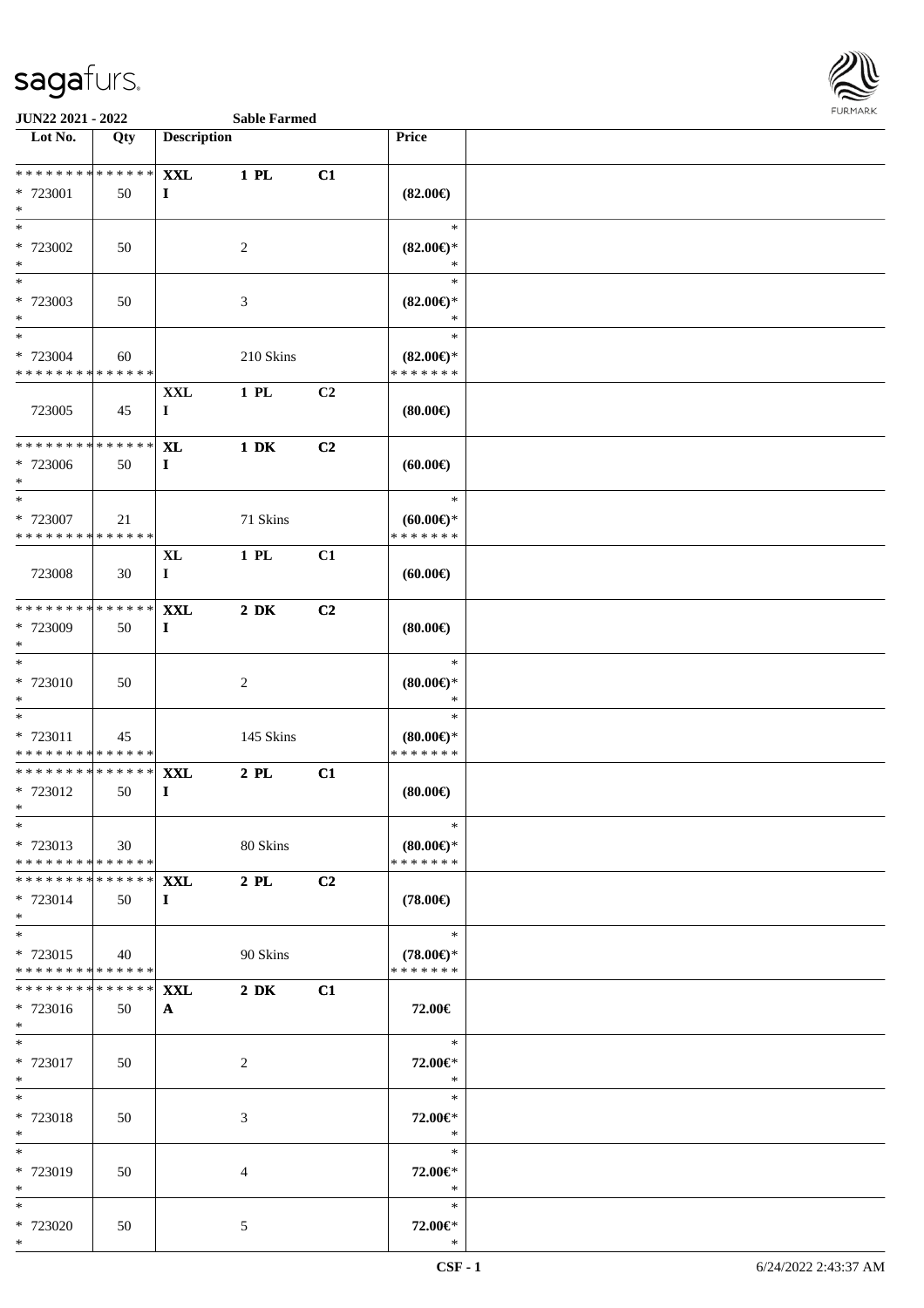

**JUN22 2021 - 2022 Sable Farmed**

| Lot No.                                                | Qty | <b>Description</b> |                  |                | Price                              |  |
|--------------------------------------------------------|-----|--------------------|------------------|----------------|------------------------------------|--|
|                                                        |     |                    |                  |                |                                    |  |
| $*$ $-$                                                |     | $\mathbf{XXL}$     | $2\,$ DK         | C1             | $\ast$                             |  |
| * 723021                                               | 50  | $\mathbf{A}$       |                  |                | 72.00€*                            |  |
| $*$<br>$*$                                             |     |                    |                  |                | $\ast$<br>$\ast$                   |  |
| * 723022                                               | 50  |                    | $\tau$           |                | 72.00€*                            |  |
| $*$                                                    |     |                    |                  |                | $\ast$                             |  |
| $*$                                                    |     |                    |                  |                | $\ast$                             |  |
| * 723023                                               | 50  |                    | $\,8\,$          |                | 72.00€*                            |  |
| $*$                                                    |     |                    |                  |                | $\ast$                             |  |
| $*$ and $*$                                            |     |                    |                  |                | $\ast$                             |  |
| * 723024<br>$*$                                        | 50  |                    | 9                |                | 72.00€*<br>$\ast$                  |  |
| $*$                                                    |     |                    |                  |                | $\ast$                             |  |
| * 723025                                               | 50  |                    | 10               |                | 72.00€*                            |  |
| $*$                                                    |     |                    |                  |                | $\ast$                             |  |
|                                                        |     |                    |                  |                | $\ast$                             |  |
| * 723026<br>$*$                                        | 50  |                    | 11               |                | 72.00€*<br>$\ast$                  |  |
| $*$                                                    |     |                    |                  |                | $\ast$                             |  |
| * 723027                                               | 50  |                    | 12               |                | 72.00€*                            |  |
| $\ast$                                                 |     |                    |                  |                | $\ast$                             |  |
| $\overline{\ast}$                                      |     |                    |                  |                | $\ast$                             |  |
| * 723028                                               | 50  |                    | 13               |                | 72.00€*                            |  |
| $*$<br>$*$                                             |     |                    |                  |                | $\ast$<br>$\ast$                   |  |
| * 723029                                               | 50  |                    | 14               |                | 72.00€*                            |  |
| $*$                                                    |     |                    |                  |                | $*$                                |  |
| $*$                                                    |     |                    |                  |                | $\ast$                             |  |
| * 723030                                               | 55  |                    | 755 Skins        |                | 72.00€*                            |  |
| * * * * * * * * <mark>* * * * * * *</mark>             |     |                    |                  |                | * * * * * * *                      |  |
| * * * * * * * * <mark>* * * * * * *</mark><br>* 723031 | 50  | <b>XXL</b><br>B    | $2\ \mathrm{DK}$ | C1             | (60.00)                            |  |
| $*$                                                    |     |                    |                  |                |                                    |  |
|                                                        |     |                    |                  |                | $\ast$                             |  |
| * 723032                                               | 50  |                    | $\overline{c}$   |                | $60.00 \text{eV}$                  |  |
| $*$                                                    |     |                    |                  |                | $\ast$                             |  |
| $*$<br>* 723033                                        | 45  |                    | 145 Skins        |                | $\ast$<br>$60.00 \in$              |  |
| * * * * * * * * * * * * * *                            |     |                    |                  |                | * * * * * * *                      |  |
| * * * * * * * * * * * * * * *                          |     | <b>XXL</b>         | 3 DK             | C1             |                                    |  |
| * 723034                                               | 50  | $\mathbf{I}$       |                  |                | $(78.00\epsilon)$                  |  |
| $*$                                                    |     |                    |                  |                |                                    |  |
| $*$                                                    |     |                    |                  |                | $\ast$                             |  |
| * 723035<br>$*$                                        | 50  |                    | $\overline{c}$   |                | $(78.00\epsilon)$ *<br>$\ast$      |  |
| $*$                                                    |     |                    |                  |                | $\ast$                             |  |
| * 723036                                               | 50  |                    | 150 Skins        |                | $(78.00\epsilon)$ *                |  |
| * * * * * * * * * * * * * *                            |     |                    |                  |                | * * * * * * *                      |  |
| * * * * * * * * * * * * * * *                          |     | <b>XL</b>          | $3\,$ DK         | C1             |                                    |  |
| * 723037<br>$*$                                        | 50  | $\mathbf{I}$       |                  |                | 58.00€                             |  |
| $*$                                                    |     |                    |                  |                | $\ast$                             |  |
| * 723038                                               | 50  |                    | $\overline{2}$   |                | $(58.00\epsilon)$ *                |  |
| $*$                                                    |     |                    |                  |                | $\ast$                             |  |
| $*$                                                    |     |                    |                  |                | $\ast$                             |  |
| * 723039<br>* * * * * * * * * * * * * *                | 40  |                    | 140 Skins        |                | $(58.00\in)^\ast$<br>* * * * * * * |  |
| * * * * * * * * <mark>* * * * * * *</mark>             |     | <b>XL</b>          | $3\,$ DK         | C <sub>2</sub> |                                    |  |
| * 723040                                               | 50  | $\mathbf{I}$       |                  |                | 56.00€                             |  |
| $*$                                                    |     |                    |                  |                |                                    |  |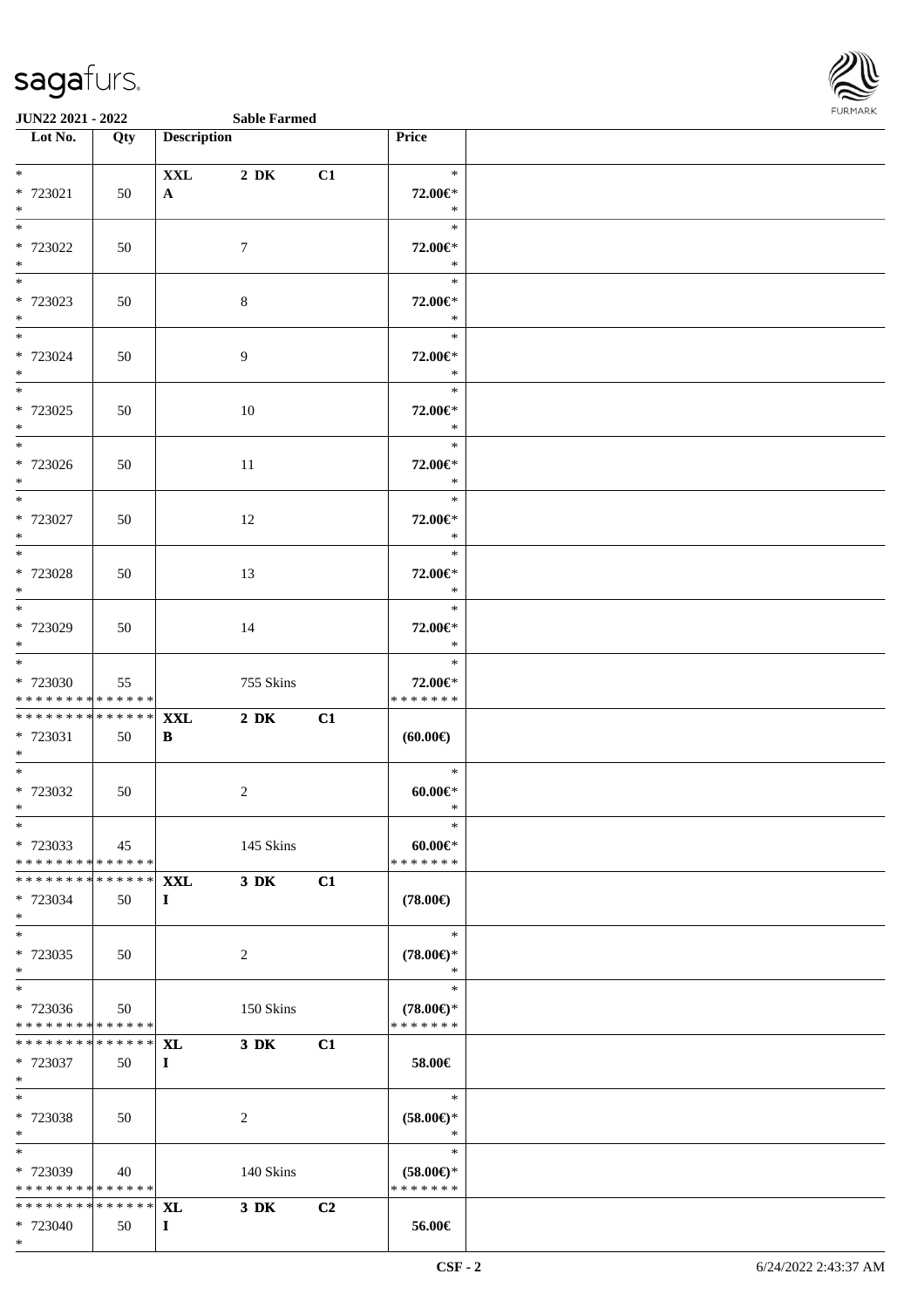

#### **JUN22 2021 - 2022 Sable Farmed**

| Lot No.                                                    | Qty         | <b>Description</b>        |                         |    | <b>Price</b>        |  |
|------------------------------------------------------------|-------------|---------------------------|-------------------------|----|---------------------|--|
|                                                            |             |                           |                         |    |                     |  |
| $*$                                                        |             | <b>XL</b>                 | 3 DK                    | C2 | $\ast$              |  |
| * 723041                                                   | 30          | $\mathbf{I}$              |                         |    | $56.00 \in$         |  |
| * * * * * * * * * * * * * *<br>* * * * * * * *             |             |                           |                         |    | * * * * * * *       |  |
| * 723042                                                   | * * * * * * | <b>XXL</b>                | 3 DK                    | C1 |                     |  |
| $*$                                                        | 50          | $\mathbf{A}$              |                         |    | 70.00€              |  |
| $*$                                                        |             |                           |                         |    | $\ast$              |  |
| * 723043                                                   | 50          |                           | $\sqrt{2}$              |    | 70.00€*             |  |
| $*$                                                        |             |                           |                         |    | $\ast$              |  |
| $*$                                                        |             |                           |                         |    | $\ast$              |  |
| * 723044                                                   | 45          |                           | 145 Skins               |    | 70.00€*             |  |
| * * * * * * * * * * * * * *<br>* * * * * * * *             | * * * * * * |                           |                         | C2 | * * * * * * *       |  |
| * 723045                                                   | 50          | <b>XXL</b><br>A           | 3 DK                    |    | 68.00€              |  |
| $*$                                                        |             |                           |                         |    |                     |  |
| $*$                                                        |             |                           |                         |    | $\ast$              |  |
| * 723046                                                   | 60          |                           | 110 Skins               |    | $68.00 \in$         |  |
| * * * * * * * * * * * * * *                                |             |                           |                         |    | * * * * * * *       |  |
|                                                            |             | XXL                       | 3 DK                    | C2 |                     |  |
| 723047                                                     | 55          | B                         |                         |    | 58.00€              |  |
| * * * * * * * * * * * * * *                                |             | <b>XXL</b>                | 1 PL                    | C1 |                     |  |
| * 723048                                                   | 50          | $\bf{I}$                  | SL1                     |    | $(82.00\epsilon)$   |  |
| $*$                                                        |             |                           |                         |    |                     |  |
| $*$                                                        |             |                           |                         |    | $\ast$              |  |
| * 723049                                                   | 45          |                           | 95 Skins                |    | $(82.00\epsilon)$ * |  |
| * * * * * * * * * * * * * *<br>* * * * * * * * * * * * * * |             |                           |                         |    | * * * * * * *       |  |
| * 723050                                                   | 50          | <b>XXL</b><br>$\mathbf I$ | $1$ PL<br>SL1           | C2 | $(80.00\epsilon)$   |  |
| $*$                                                        |             |                           |                         |    |                     |  |
| $*$                                                        |             |                           |                         |    | $\ast$              |  |
| * 723051                                                   | 30          |                           | 80 Skins                |    | $(80.00\epsilon)$ * |  |
| * * * * * * * * * * * * * *                                |             |                           |                         |    | * * * * * * *       |  |
|                                                            |             | <b>XXL</b>                | $1\ \mathrm{DK}$        | C2 |                     |  |
| 723052                                                     | 50          | $\mathbf I$               | SL2                     |    | $(108.00\epsilon)$  |  |
|                                                            |             | XL                        | $1\ \mathrm{DK}$        | C1 |                     |  |
| 723053                                                     | 50          | $\bf{I}$                  | SL2                     |    | $(88.00\epsilon)$   |  |
|                                                            |             |                           |                         |    |                     |  |
|                                                            |             | $\mathbf{XXL}$            | $1\ \mathrm{DK}$        | C1 |                     |  |
| 723054                                                     | 63          | $\mathbf{A}$              | SL2                     |    | $(96.00\epsilon)$   |  |
| * * * * * * * * * * * * * *                                |             | XL                        | $1\ \mathrm{DK}$        | C1 |                     |  |
| * 723055                                                   | 50          | $\mathbf{A}$              | SL2                     |    | $(78.00\epsilon)$   |  |
| $*$                                                        |             |                           |                         |    |                     |  |
| $\ast$                                                     |             |                           |                         |    | $\ast$              |  |
| $* 723056$                                                 | 27          |                           | 77 Skins                |    | $(78.00\epsilon)$ * |  |
| * * * * * * * * * * * * * *                                |             |                           |                         |    | * * * * * * *       |  |
| 723057                                                     | 49          | <b>XXL</b><br>B           | $1\ \mathrm{DK}$<br>SL2 | C1 | $(78.00\epsilon)$   |  |
|                                                            |             |                           |                         |    |                     |  |
|                                                            |             | $\mathbf{XXL}$            | $2\,$ DK                | C1 |                     |  |
| 723058                                                     | 48          | $\mathbf I$               | SL2                     |    | $(108.00\epsilon)$  |  |
|                                                            |             |                           |                         |    |                     |  |
|                                                            |             | $\mathbf{XXL}$            | $2\,$ DK                | C2 |                     |  |
| 723059                                                     | 48          | $\bf{I}$                  | SIL <sub>2</sub>        |    | $(106.00\epsilon)$  |  |
| * * * * * * * * * * * * * *                                |             | <b>XL</b>                 | $2\,$ DK                | C1 |                     |  |
| * 723060                                                   | 50          | $\mathbf{I}$              | SL2                     |    | $(88.00\epsilon)$   |  |
| $\ast$                                                     |             |                           |                         |    |                     |  |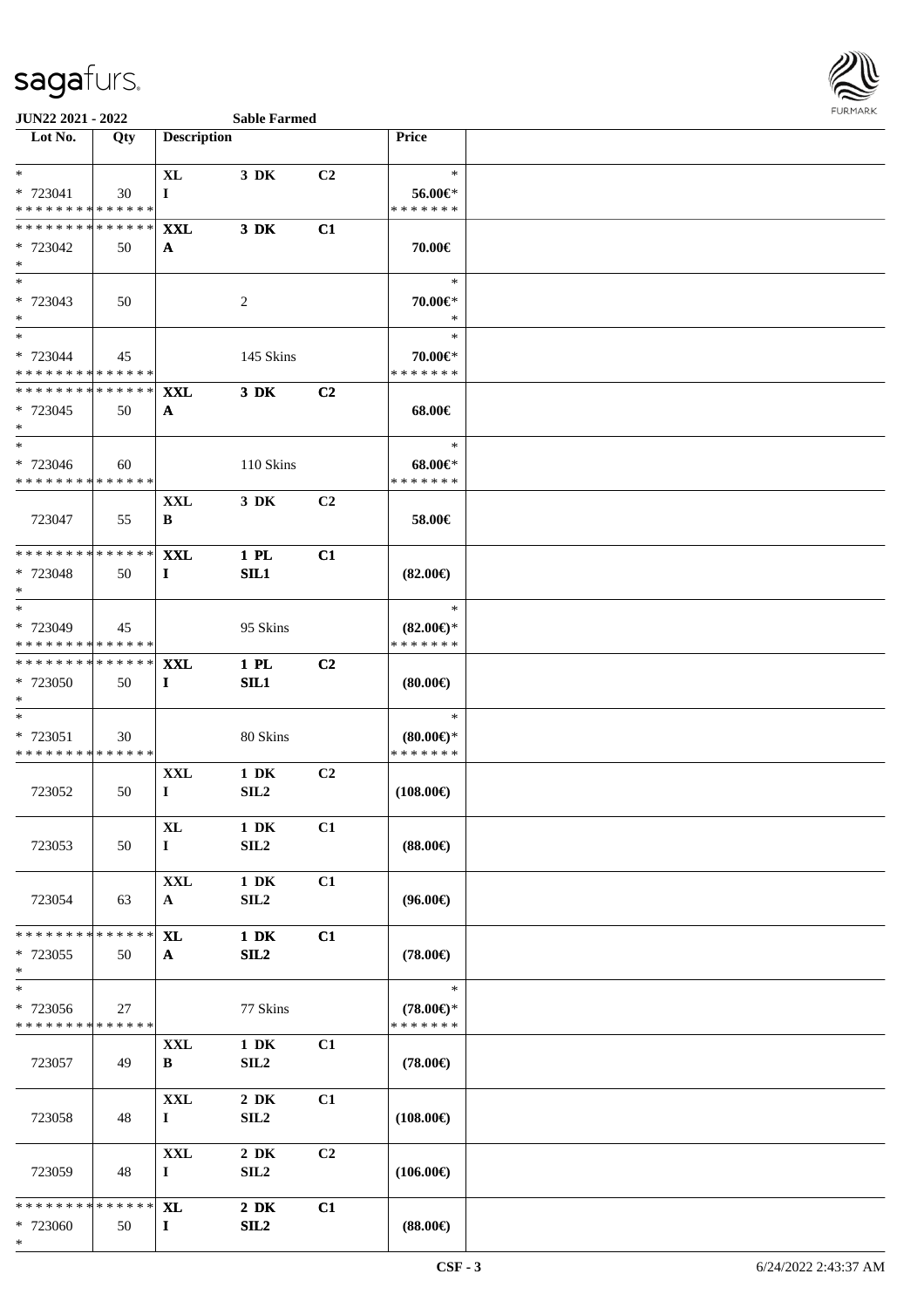

| Lot No.                                 | Qty         | <b>Description</b> |                          |                | Price                                |  |
|-----------------------------------------|-------------|--------------------|--------------------------|----------------|--------------------------------------|--|
|                                         |             |                    |                          |                |                                      |  |
| $*$                                     |             | $\mathbf{XL}$      | $2\,$ DK                 | C1             | $\ast$                               |  |
| * 723061                                | 50          | $\mathbf I$        | SL2                      |                | $(88.00\epsilon)$ *                  |  |
| $\ast$                                  |             |                    |                          |                | ∗                                    |  |
| $*$                                     |             |                    |                          |                | $\ast$                               |  |
| * 723062                                | 27          |                    | 127 Skins                |                | $(88.00\epsilon)$ *                  |  |
| * * * * * * * * * * * * * *             |             |                    |                          |                | * * * * * * *                        |  |
| * * * * * * * *                         | * * * * * * |                    |                          |                |                                      |  |
|                                         |             | <b>XL</b>          | $2\,$ DK                 | C <sub>2</sub> |                                      |  |
| * 723063<br>$*$                         | 50          | $\mathbf{I}$       | SL2                      |                | $(86.00\epsilon)$                    |  |
| $*$                                     |             |                    |                          |                | $\ast$                               |  |
| * 723064                                |             |                    |                          |                |                                      |  |
| * * * * * * * * * * * * * *             | 14          |                    | 64 Skins                 |                | $(86.00\epsilon)$ *<br>* * * * * * * |  |
|                                         |             | 23                 | $2\,$ DK                 | C1             |                                      |  |
|                                         |             |                    |                          |                |                                      |  |
| 723065                                  | 65          | $\bf{I}$           | SL2                      |                | $(62.00\epsilon)$                    |  |
|                                         |             |                    |                          |                |                                      |  |
|                                         |             | <b>XXL</b>         | $2$ PL $\,$              | C1             |                                      |  |
| 723066                                  | 60          | $\mathbf{A}$       | SL2                      |                | $(96.00\epsilon)$                    |  |
| * * * * * * * *                         | * * * * * * |                    |                          |                |                                      |  |
|                                         |             | <b>XL</b>          | $2\,$ DK                 | C1             |                                      |  |
| * 723067<br>$\ast$                      | 50          | A                  | SL2                      |                | $(78.00\epsilon)$                    |  |
| $\ast$                                  |             |                    |                          |                | $\ast$                               |  |
|                                         |             |                    |                          |                |                                      |  |
| * 723068<br>* * * * * * * * * * * * * * | 34          |                    | 84 Skins                 |                | $(78.00\epsilon)$ *<br>* * * * * * * |  |
|                                         |             |                    |                          |                |                                      |  |
|                                         |             | 23                 | $2\,$ DK                 | C1             |                                      |  |
| 723069                                  | 37          | $\mathbf{A}$       | SL2                      |                | 56.00€                               |  |
|                                         |             |                    |                          |                |                                      |  |
|                                         |             | <b>XXL</b>         | $2\,$ DK                 | C1             |                                      |  |
| 723070                                  | 56          | B                  | SL2                      |                | $(78.00\epsilon)$                    |  |
|                                         |             |                    |                          |                |                                      |  |
|                                         |             | <b>XL</b>          | $2\,$ DK                 | C1             |                                      |  |
| 723071                                  | 46          | B                  | SL2                      |                | 64.00€                               |  |
|                                         |             |                    |                          |                |                                      |  |
|                                         |             | <b>XXL</b>         | 3 DK                     | C1             | (106.00)                             |  |
| 723072                                  | 63          | $\bf{I}$           | SL2                      |                |                                      |  |
| ******** <mark>******</mark> XL         |             |                    |                          | C1             |                                      |  |
| * 723073                                | 50          | $\bf{I}$           | $3\,$ DK<br>SL2          |                | $(86.00\epsilon)$                    |  |
| $\ast$                                  |             |                    |                          |                |                                      |  |
| $\ast$                                  |             |                    |                          |                | $\ast$                               |  |
| * 723074                                | 40          |                    | 90 Skins                 |                |                                      |  |
| * * * * * * * * * * * * * *             |             |                    |                          |                | $(86.00\epsilon)$ *<br>* * * * * * * |  |
|                                         |             |                    |                          |                |                                      |  |
| 723075                                  | 56          | XL<br>$\bf{I}$     | 3 DK<br>SIL <sub>2</sub> | C <sub>2</sub> | $(84.00\epsilon)$                    |  |
|                                         |             |                    |                          |                |                                      |  |
|                                         |             | 23                 | 3 DK                     | C1             |                                      |  |
| 723076                                  | 49          | $\mathbf I$        | SIL <sub>2</sub>         |                | 62.00€                               |  |
|                                         |             |                    |                          |                |                                      |  |
| * * * * * * * * * * * * * *             |             | <b>XXL</b>         | 3 PL                     | C <sub>2</sub> |                                      |  |
| * 723077                                | 50          | $\mathbf{A}$       | SL2                      |                | $(96.00\epsilon)$                    |  |
| $\ast$                                  |             |                    |                          |                |                                      |  |
| $\ast$                                  |             |                    |                          |                | $\ast$                               |  |
| * 723078                                | 59          |                    | 109 Skins                |                | $(96.00\epsilon)$ *                  |  |
| * * * * * * * * * * * * * *             |             |                    |                          |                | * * * * * * *                        |  |
| * * * * * * * * * * * * * *             |             | <b>XL</b>          | 3 DK                     | C1             |                                      |  |
| * 723079                                | 50          | $\mathbf{A}$       | SL2                      |                | $(78.00\epsilon)$                    |  |
| $*$                                     |             |                    |                          |                |                                      |  |
| $*$                                     |             |                    |                          |                | $\ast$                               |  |
| * 723080                                | 21          |                    | 71 Skins                 |                | $(78.00\in)^\ast$                    |  |
| ******** <mark>******</mark>            |             |                    |                          |                | * * * * * * *                        |  |
|                                         |             |                    |                          |                |                                      |  |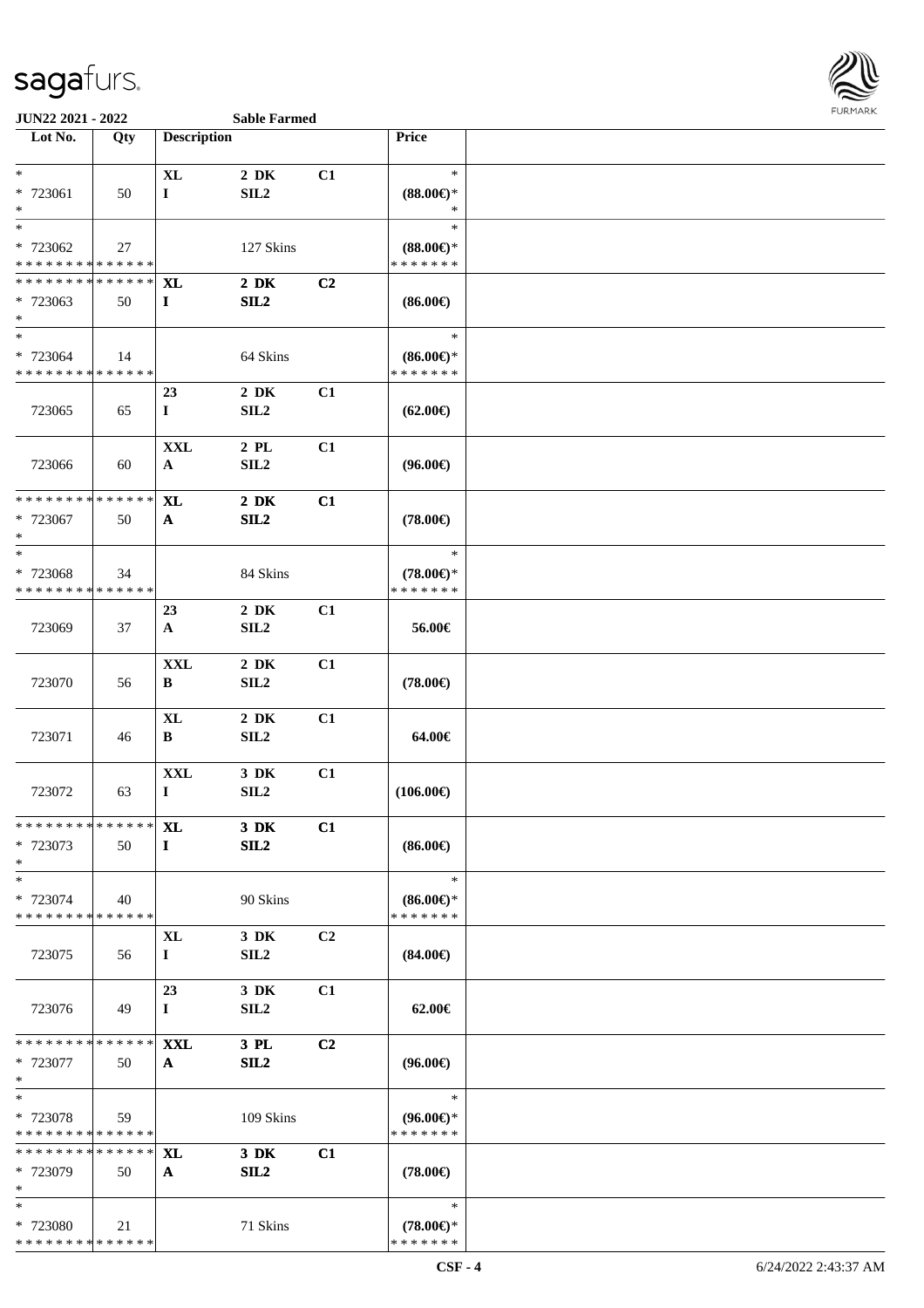

#### **JUN22 2021 - 2022 Sable Farmed**

**Lot No. Qty Description Price** 723081 35 **23 3 DK C1 A SIL2 56.00€** 723082 16 **XXL 3 DK C2 B SIL2** (78.00€) 723083 31 **XL 3 DK C2 B SIL2 64.00€** 723084 48 **XXL 4 DK C2**  $(102.00 \in)$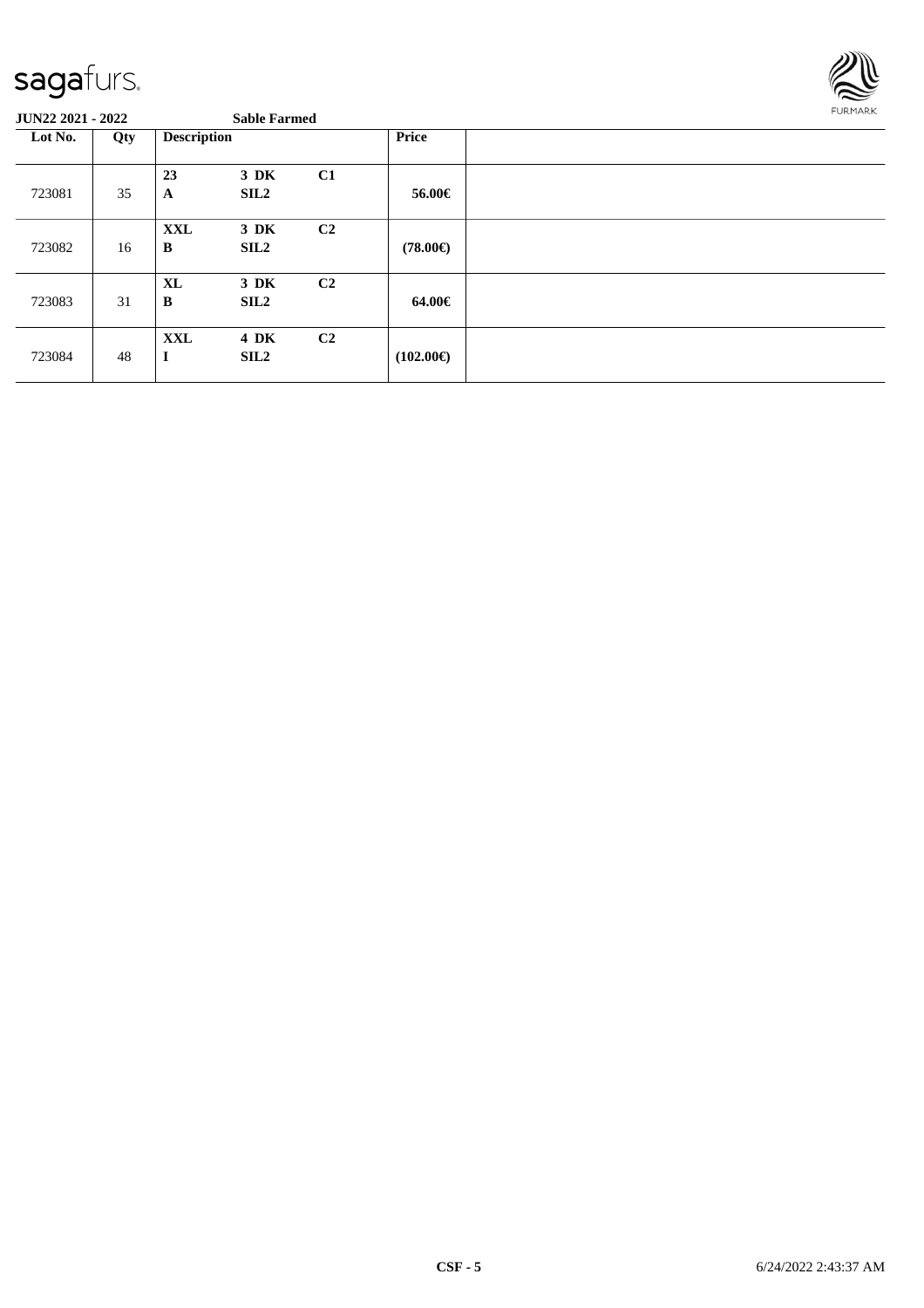

**JUN22 2021 - 2022 Sable Farmed**<br> **Let No. | Oty | Description** 

| Lot No.                                 | Qty | <b>Description</b> |                  |    | Price                                |  |
|-----------------------------------------|-----|--------------------|------------------|----|--------------------------------------|--|
| * * * * * * * * * * * * * *             |     | <b>XXL</b>         | $1\ \mathrm{DK}$ | C1 |                                      |  |
| * 723101                                | 50  | $\bf{I}$           |                  |    | $(82.00\epsilon)$                    |  |
| $\ast$                                  |     |                    |                  |    |                                      |  |
| $\overline{\ast}$                       |     |                    |                  |    | $\ast$                               |  |
| * 723102<br>* * * * * * * * * * * * * * | 25  |                    | 75 Skins         |    | $(82.00\epsilon)$ *<br>* * * * * * * |  |
|                                         |     | XL                 | 1 PL             | C2 |                                      |  |
| 723103                                  | 20  | $\mathbf I$        |                  |    | $(58.00\epsilon)$                    |  |
|                                         |     |                    |                  |    |                                      |  |
| * * * * * * * * * * * * * *             |     | <b>XXL</b>         | $2\,$ DK         | C1 |                                      |  |
| * 723104<br>$*$                         | 50  | $\bf{I}$           |                  |    | $(82.00\epsilon)$                    |  |
| $\overline{\phantom{0}}$                |     |                    |                  |    | $\ast$                               |  |
| * 723105                                | 50  |                    | $\overline{c}$   |    | $(82.00\epsilon)$ *                  |  |
| $*$                                     |     |                    |                  |    | $\ast$                               |  |
| $\overline{\phantom{0}}$                |     |                    |                  |    | $\ast$                               |  |
| $* 723106$<br>$*$                       | 50  |                    | 3                |    | $(82.00\epsilon)$ *<br>$\ast$        |  |
|                                         |     |                    |                  |    | $\ast$                               |  |
| * 723107                                | 25  |                    | 175 Skins        |    | $(82.00\epsilon)$ *                  |  |
| * * * * * * * * * * * * * *             |     |                    |                  |    | * * * * * * *                        |  |
| * * * * * * * * * * * * * * *           |     | <b>XL</b>          | $2\ \mathrm{DK}$ | C2 |                                      |  |
| * 723108<br>$*$                         | 50  | $\bf{I}$           |                  |    | $(58.00\epsilon)$                    |  |
| $*$                                     |     |                    |                  |    | $\ast$                               |  |
| * 723109                                | 55  |                    | 105 Skins        |    | $(58.00\epsilon)$ *                  |  |
| * * * * * * * * * * * * * *             |     |                    |                  |    | * * * * * * *                        |  |
| * * * * * * * * * * * * * *             |     | <b>XXL</b>         | $2\ \mathrm{DK}$ | C1 |                                      |  |
| * 723110<br>$*$                         | 50  | $\mathbf{A}$       |                  |    | 72.00€                               |  |
| $\ast$                                  |     |                    |                  |    | $\ast$                               |  |
| * 723111                                | 25  |                    | 75 Skins         |    | 72.00€*                              |  |
| * * * * * * * * * * * * * *             |     |                    |                  |    | * * * * * * *                        |  |
| * * * * * * * * * * * * * * *           |     | <b>XXL</b>         | $2\,$ DK         | C1 |                                      |  |
| * 723112<br>$*$                         | 50  | B                  |                  |    | $(62.00\epsilon)$                    |  |
| $*$                                     |     |                    |                  |    | $\ast$                               |  |
| * 723113                                | 15  |                    | 65 Skins         |    | $(62.00\epsilon)$ *                  |  |
| * * * * * * * * * * * * * *             |     |                    |                  |    | * * * * * * *                        |  |
|                                         |     | <b>XXL</b>         | $2\,$ DK         | C2 |                                      |  |
| 723114                                  | 40  | B                  |                  |    | (60.00)                              |  |
| * * * * * * * * * * * * * *             |     | <b>XXL</b>         | $2$ PL           | C2 |                                      |  |
| * 723115                                | 50  | $\mathbf{I}$       |                  |    | $(82.00\epsilon)$                    |  |
| $*$                                     |     |                    |                  |    |                                      |  |
| $*$                                     |     |                    |                  |    | $\ast$                               |  |
| * 723116<br>$*$                         | 50  |                    | 2                |    | $(82.00\epsilon)$ *<br>$\ast$        |  |
| $\overline{\phantom{0}}$                |     |                    |                  |    | $\ast$                               |  |
| * 723117                                | 50  |                    | 3                |    | $(82.00\epsilon)$ *                  |  |
| $*$                                     |     |                    |                  |    | $\ast$                               |  |
| $*$                                     |     |                    |                  |    | $\ast$                               |  |
| * 723118<br>$*$                         | 50  |                    | 4                |    | $(82.00\epsilon)$ *<br>$\ast$        |  |
| $*$                                     |     |                    |                  |    | $\ast$                               |  |
| * 723119                                | 15  |                    | 215 Skins        |    | $(82.00\epsilon)$ *                  |  |
| * * * * * * * * * * * * * *             |     |                    |                  |    | * * * * * * *                        |  |
| * * * * * * * * * * * * * * *           |     | <b>XXL</b>         | 3 DK             | C1 |                                      |  |
| * 723120<br>$*$                         | 50  | $\bf{I}$           |                  |    | $(82.00\epsilon)$                    |  |
|                                         |     |                    |                  |    |                                      |  |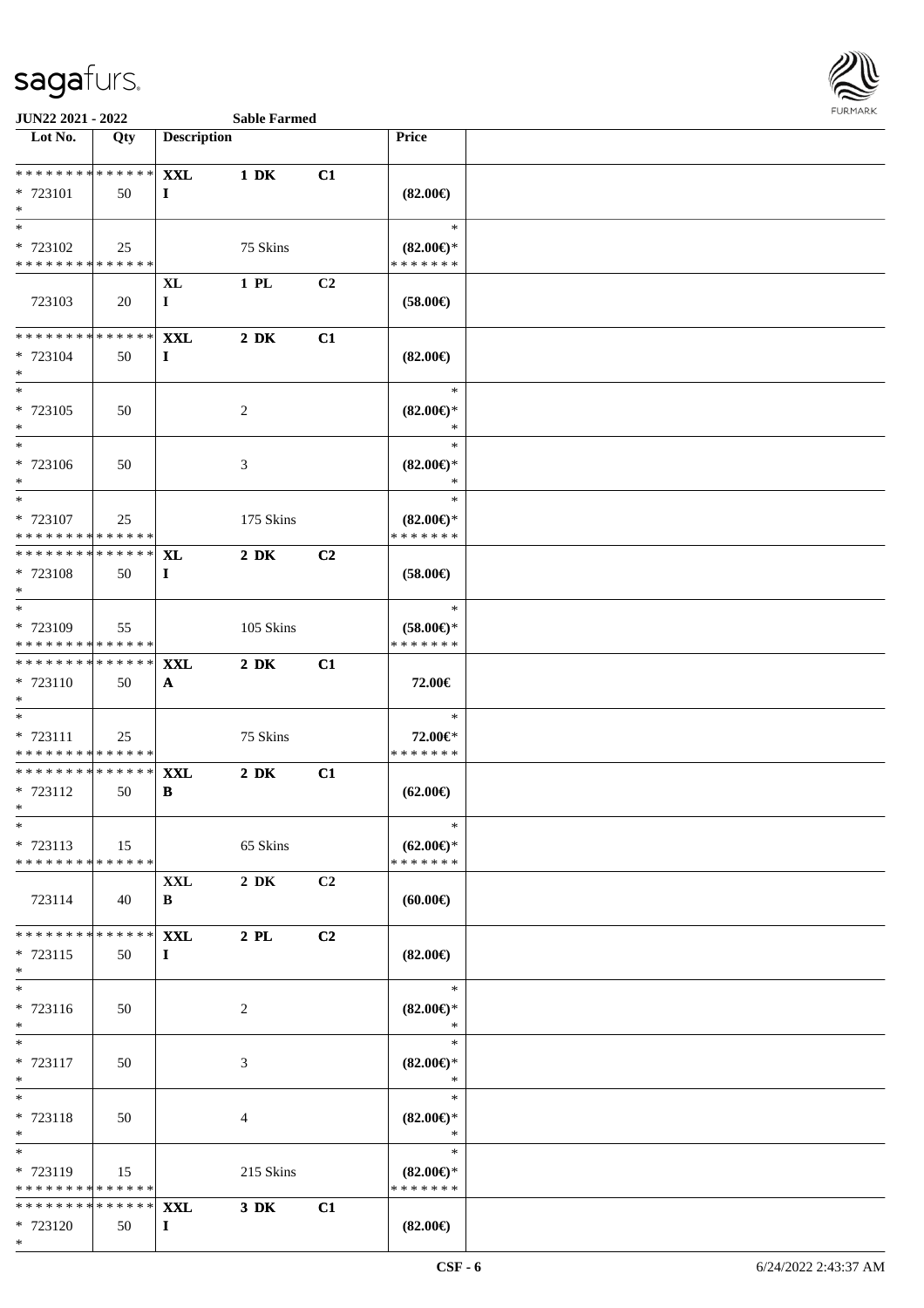

#### **JUN22 2021 - 2022 Sable Farmed**

| Lot No.                                   | Qty | <b>Description</b> |                  |                | Price                                |  |
|-------------------------------------------|-----|--------------------|------------------|----------------|--------------------------------------|--|
|                                           |     |                    |                  |                |                                      |  |
| $*$                                       |     | <b>XXL</b>         | 3 DK             | C1             | $\ast$                               |  |
| * 723121                                  | 40  | $\mathbf I$        |                  |                | $(82.00\epsilon)$ *                  |  |
| * * * * * * * * * * * * * *               |     |                    |                  |                | * * * * * * *                        |  |
| ************** <b>XXL</b>                 |     |                    | 3 DK             | C <sub>2</sub> |                                      |  |
| * 723122                                  | 50  | $\bf I$            |                  |                | $(82.00\epsilon)$                    |  |
| $*$                                       |     |                    |                  |                |                                      |  |
| $*$                                       |     |                    |                  |                | $\ast$                               |  |
| * 723123                                  | 50  |                    | 2                |                | $(82.00\epsilon)$ *                  |  |
| $*$<br>$*$ $*$                            |     |                    |                  |                | $\ast$<br>$\ast$                     |  |
|                                           |     |                    |                  |                |                                      |  |
| * 723124<br>* * * * * * * * * * * * * * * | 20  |                    | 120 Skins        |                | $(82.00\epsilon)$ *<br>* * * * * * * |  |
|                                           |     | XL                 | 3 DK             | C1             |                                      |  |
| 723125                                    | 50  | $\mathbf{I}$       |                  |                | $60.00 \in$                          |  |
|                                           |     |                    |                  |                |                                      |  |
| ******** <mark>******</mark>              |     | <b>XL</b>          | $3$ DK           | C <sub>2</sub> |                                      |  |
| * 723126                                  | 50  | $\bf{I}$           |                  |                | 58.00€                               |  |
| $*$                                       |     |                    |                  |                |                                      |  |
| $*$                                       |     |                    |                  |                | $\ast$                               |  |
| * 723127                                  | 50  |                    | 2                |                | 58.00€*                              |  |
| $\ast$                                    |     |                    |                  |                | $\ast$                               |  |
| $*$                                       |     |                    |                  |                | $\ast$                               |  |
| * 723128                                  | 50  |                    | 3                |                | 58.00€*                              |  |
| $*$<br>$*$                                |     |                    |                  |                | $\ast$<br>$\ast$                     |  |
| * 723129                                  |     |                    |                  |                |                                      |  |
| $*$                                       | 50  |                    | 4                |                | 58.00€*<br>$\ast$                    |  |
| $*$                                       |     |                    |                  |                | $\ast$                               |  |
| * 723130                                  | 50  |                    | 5                |                | $58.00 \in$ *                        |  |
| $*$                                       |     |                    |                  |                | $\ast$                               |  |
| $*$                                       |     |                    |                  |                | $\ast$                               |  |
| * 723131                                  | 50  |                    | 300 Skins        |                | 58.00€*                              |  |
| * * * * * * * * * * * * * * *             |     |                    |                  |                | * * * * * * *                        |  |
| * * * * * * * * * * * * * * *             |     | <b>XXL</b>         | $3\ \mathrm{DK}$ | C1             |                                      |  |
| * 723132                                  | 50  | $\mathbf{A}$       |                  |                | 72.00€                               |  |
| $\ast$                                    |     |                    |                  |                |                                      |  |
| $*$                                       |     |                    |                  |                | $\ast$                               |  |
| * 723133<br>* * * * * * * * * * * * * *   | 15  |                    | 65 Skins         |                | 72.00€*<br>* * * * * * *             |  |
| * * * * * * * * * * * * * * *             |     | <b>XXL</b>         | 3 DK             | C2             |                                      |  |
| * 723134                                  | 50  | $\mathbf{A}$       |                  |                | 70.00€                               |  |
| $*$                                       |     |                    |                  |                |                                      |  |
| $*$                                       |     |                    |                  |                | $\ast$                               |  |
| * 723135                                  | 15  |                    | 65 Skins         |                | 70.00€*                              |  |
| * * * * * * * * * * * * * *               |     |                    |                  |                | * * * * * * *                        |  |
| ******** <mark>******</mark>              |     | <b>XXL</b>         | <b>4 DK</b>      | C2             |                                      |  |
| $* 723136$                                | 50  | $\bf{I}$           |                  |                | $(78.00\epsilon)$                    |  |
| $*$                                       |     |                    |                  |                |                                      |  |
| $*$                                       |     |                    |                  |                | $\ast$                               |  |
| * 723137<br>* * * * * * * * * * * * * * * | 50  |                    | 100 Skins        |                | $(78.00\epsilon)$ *<br>* * * * * * * |  |
| * * * * * * * * * * * * * * *             |     | <b>XL</b>          | 4 DK             |                |                                      |  |
| * 723138                                  | 50  | $\bf{I}$           |                  | C <sub>2</sub> | $(58.00\epsilon)$                    |  |
| $*$                                       |     |                    |                  |                |                                      |  |
| $*$                                       |     |                    |                  |                | $\ast$                               |  |
| * 723139                                  | 50  |                    | 2                |                | $(58.00\epsilon)$ *                  |  |
| $*$                                       |     |                    |                  |                | $\ast$                               |  |
| $*$                                       |     |                    |                  |                | $\ast$                               |  |
| * 723140                                  | 50  |                    | 3                |                | $(58.00\epsilon)$ *                  |  |
| $*$                                       |     |                    |                  |                | $\ast$                               |  |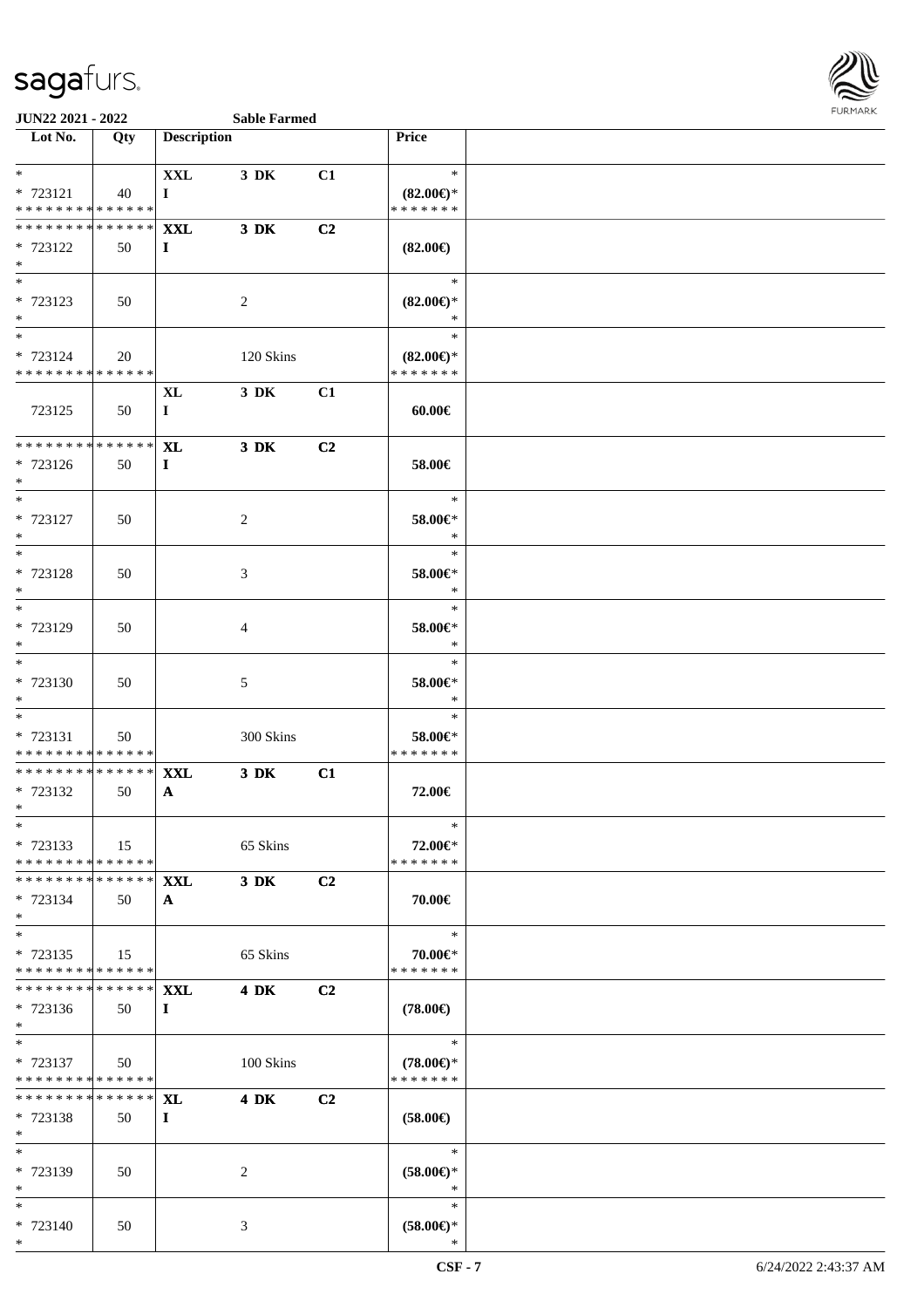

| Lot No.                       | Qty | <b>Description</b> |      |    | Price               |  |
|-------------------------------|-----|--------------------|------|----|---------------------|--|
| $\ast$                        |     | XL                 | 4 DK | C2 | ∗                   |  |
| $* 723141$                    | 25  | -                  |      |    | $(58.00\epsilon)$ * |  |
| * * * * * * * * * * * * * * * |     |                    |      |    | *******             |  |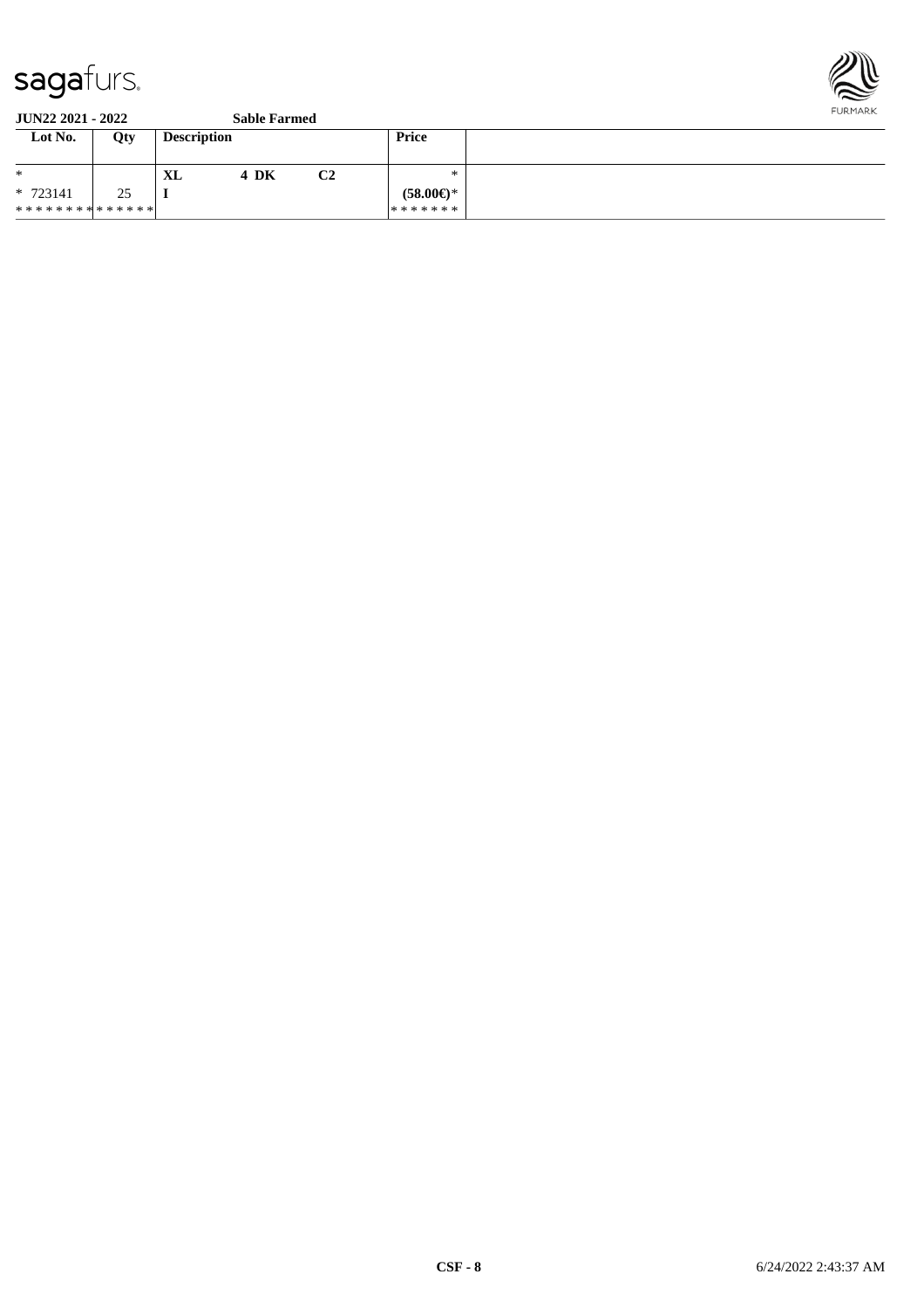

| Lot No.                                                       | Qty          | <b>Description</b>         |                  |    | Price                                          |  |
|---------------------------------------------------------------|--------------|----------------------------|------------------|----|------------------------------------------------|--|
| 723161                                                        | 50           | <b>XXL</b><br>$\bf{I}$     | 2 PL             | C2 | (80.00)                                        |  |
| * * * * * * * * <mark>* * * * * * *</mark><br>* 723162<br>$*$ | 50           | <b>XL</b><br>$\mathbf{I}$  | $2\ \mathrm{DK}$ | C1 | $60.00 \in$                                    |  |
| $*$<br>* 723163<br>$*$                                        | 50           |                            | 2                |    | $\ast$<br>$(60.00ε)$ *<br>$\ast$               |  |
| $*$<br>* 723164<br>$*$                                        | 50           |                            | $\mathfrak{Z}$   |    | $\ast$<br>$(60.00ε)$ *<br>$\ast$               |  |
| $\overline{\phantom{0}}$<br>* 723165<br>$*$                   | 50           |                            | $\overline{4}$   |    | $\ast$<br>$(60.00\epsilon)$ *<br>$\ast$        |  |
| $*$<br>* 723166<br>$*$                                        | 50           |                            | $5\,$            |    | $\ast$<br>$(60.00\varepsilon)$ *<br>$\ast$     |  |
| $*$<br>* 723167<br>$*$                                        | 50           |                            | 6                |    | $\ast$<br>$(60.00ε)$ *<br>$\ast$               |  |
| $\overline{\ }$<br>* 723168<br>$*$                            | 50           |                            | $\boldsymbol{7}$ |    | $\ast$<br>$(60.00ε)$ *<br>$\ast$               |  |
| $*$<br>* 723169<br>$*$                                        | 50           |                            | $8\,$            |    | $\ast$<br>$60.00 \in$<br>$\ast$                |  |
| $*$<br>* 723170<br>* * * * * * * * * * * * * *                | 14           |                            | 414 Skins        |    | $\ast$<br>$60.00 \in$<br>* * * * * * *         |  |
| * * * * * * * *<br>* 723171<br>$*$                            | ******<br>50 | <b>XL</b><br>$\mathbf{I}$  | $2$ PL           | C2 | $(58.00\epsilon)$                              |  |
| $*$<br>* 723172<br>$*$                                        | 50           |                            | $\sqrt{2}$       |    | $\ast$<br>$(58.00\epsilon)^\ast$<br>$\ast$     |  |
| $*$<br>* 723173<br>* * * * * * * * * * * * * *                | 55           |                            | 155 Skins        |    | $\ast$<br>$(58.00ε)$ *<br>* * * * * * *        |  |
| * * * * * * * * * * * * * * *<br>* 723174<br>$*$              | 50           | <b>XXL</b><br>$\mathbf{A}$ | $2\ \mathrm{DK}$ | C1 | 70.00€                                         |  |
| $*$<br>* 723175<br>* * * * * * * * * * * * * *                | 45           |                            | 95 Skins         |    | $\ast$<br>70.00€*<br>* * * * * * *             |  |
| * * * * * * * * * * * * * * *<br>* 723176<br>$*$              | 50           | <b>XXL</b><br>$\mathbf{A}$ | $2\,$ PL $\,$    | C1 | 70.00€                                         |  |
| $*$<br>* 723177<br>* * * * * * * * * * * * * *                | 29           |                            | 79 Skins         |    | $\ast$<br>70.00€*<br>* * * * * * *             |  |
| * * * * * * * * * * * * * * *<br>* 723178<br>$*$              | 50           | XXL<br>В                   | $2\,$ DK         | C1 | $(62.00\epsilon)$                              |  |
| $*$<br>* 723179<br>* * * * * * * * * * * * * *                | 27           |                            | 77 Skins         |    | $\ast$<br>$(62.00\epsilon)$ *<br>* * * * * * * |  |
| * * * * * * * * * * * * * * *<br>* 723180<br>$*$              | 50           | <b>XL</b><br>$\bf{I}$      | $3\,$ DK         | C1 | (60.00)                                        |  |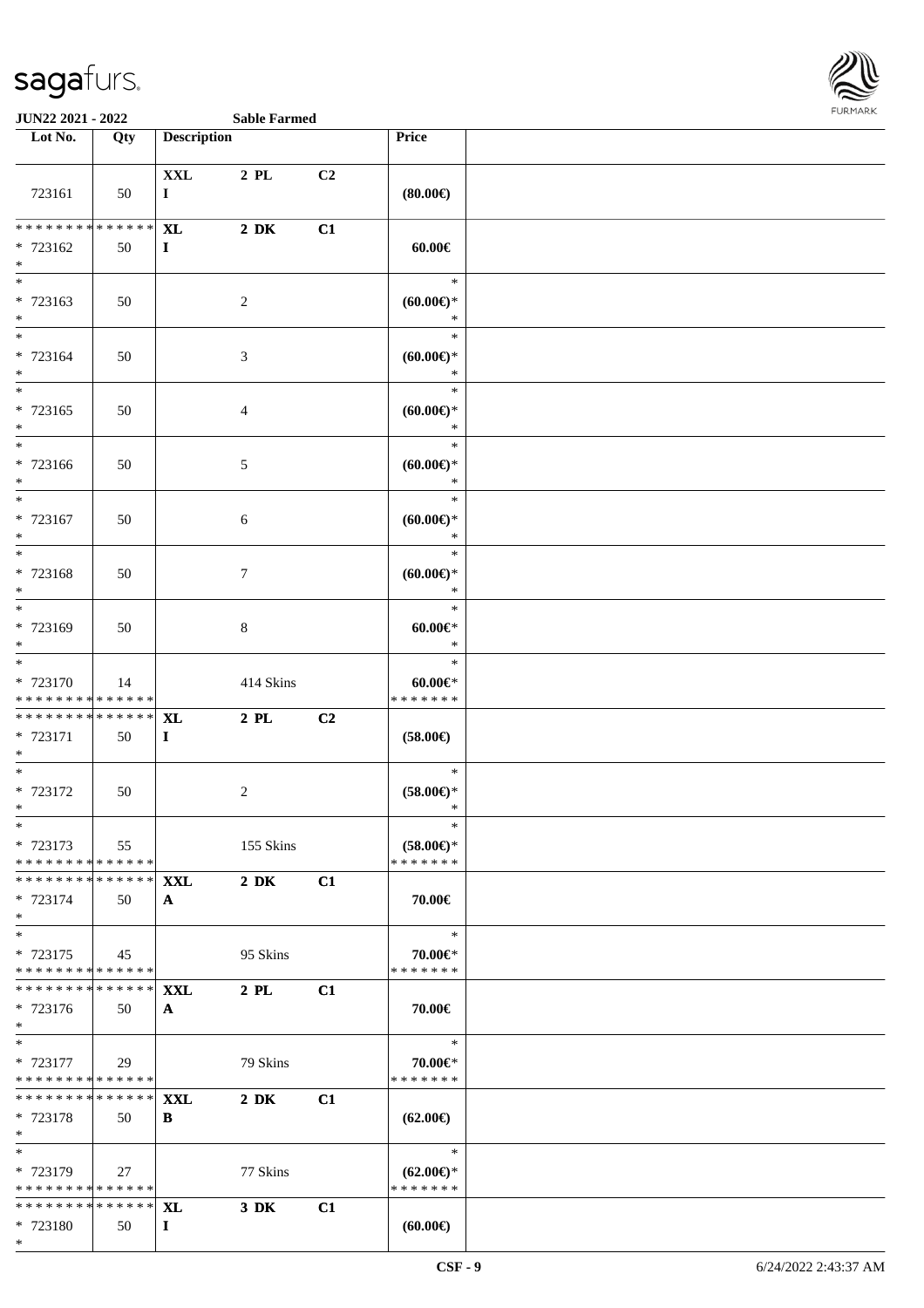

| Lot No.                                                       | Qty | <b>Description</b>            |                              |                | <b>Price</b>                                   |  |
|---------------------------------------------------------------|-----|-------------------------------|------------------------------|----------------|------------------------------------------------|--|
| $*$                                                           |     | $\bold{X}\bold{L}$            | 3 DK                         | C1             | $\ast$                                         |  |
| * 723181<br>* * * * * * * * <mark>* * * * * * *</mark>        | 25  | $\mathbf{I}$                  |                              |                | $(60.00\varepsilon)$ *<br>* * * * * * *        |  |
| * * * * * * * * <mark>* * * * * * *</mark>                    |     | <b>XL</b>                     | 3 DK                         | C2             |                                                |  |
| * 723182<br>$*$                                               | 50  | $\bf{I}$                      |                              |                | $(58.00\epsilon)$                              |  |
|                                                               |     |                               |                              |                | $\ast$                                         |  |
| * 723183<br>* * * * * * * * <mark>* * * * * * *</mark>        | 37  |                               | 87 Skins                     |                | $(58.00\epsilon)$ *<br>* * * * * * *           |  |
| 723184                                                        | 50  | <b>XL</b><br>$\mathbf{I}$     | $2\ \mathrm{DK}$<br>SL1      | C1             | (60.00)                                        |  |
| * * * * * * * * <mark>* * * * * * *</mark><br>* 723185<br>$*$ | 50  | <b>XL</b><br>$\mathbf{I}$     | $2$ PL<br>SL1                | C1             | (60.00)                                        |  |
| $*$<br>* 723186<br>* * * * * * * * <mark>* * * * * * *</mark> | 10  |                               | 60 Skins                     |                | $\ast$<br>(60.00)<br>* * * * * * *             |  |
| * * * * * * * * <mark>* * * * * * *</mark><br>* 723187<br>$*$ | 50  | <b>XL</b><br>$\bf{I}$         | $2$ PL<br>SL1                | C2             | $(58.00\epsilon)$                              |  |
| $*$<br>* 723188<br>* * * * * * * * * * * * * * *              | 30  |                               | 80 Skins                     |                | $\ast$<br>58.00€*<br>* * * * * * *             |  |
| 723189                                                        | 45  | XX/X<br>$\mathbf I$           | 3 DK<br>SIL1                 | C1             | $(74.00\epsilon)$                              |  |
| 723190                                                        | 33  | ${\bf XX/ X}$<br>$\mathbf{A}$ | 3 DK<br>SIL1                 | C1             | $(66.00\epsilon)$                              |  |
| 723191                                                        | 25  | ${\bf XX/ X}$<br>$\mathbf{I}$ | $1\,$ DK<br>SIL <sub>2</sub> | C1             | $(98.00\epsilon)$                              |  |
| 723192                                                        | 45  | <b>XXL</b><br>$\bf{I}$        | $2\,$ DK<br>SL2              | C <sub>2</sub> | $(108.00\epsilon)$                             |  |
| 723193                                                        | 35  | $\mathbf{XL}$<br>$\mathbf{I}$ | $2\,$ DK<br>SIL <sub>2</sub> | C1             | $(88.00\epsilon)$                              |  |
| * * * * * * * * * * * * * *<br>* 723194<br>$*$                | 50  | XL<br>$\bf{I}$                | $2$ PL<br>SL2                | C1             | $(88.00\epsilon)$                              |  |
| * 723195<br>* * * * * * * * <mark>* * * * * * *</mark>        | 15  |                               | 65 Skins                     |                | $\ast$<br>$(88.00\epsilon)$ *<br>* * * * * * * |  |
| 723196                                                        | 55  | 23<br>$\mathbf{I}$            | $2\,$ DK<br>SIL <sub>2</sub> | C1             | $(66.00\epsilon)$                              |  |
| 723197                                                        | 25  | $\mathbf{XL}$<br>$\mathbf{A}$ | $2\,$ DK<br>SL2              | C1             | $(68.00\epsilon)$                              |  |
| 723198                                                        | 50  | 12<br>$\mathbf{A}$            | $2\,$ DK<br>SL2              | C1             | $(64.00\epsilon)$                              |  |
| 723199                                                        | 40  | $\bold{X}\bold{L}$<br>B       | $2\,$ DK<br>SL2              | C2             | $60.00 \in$                                    |  |
| 723200                                                        | 37  | 12<br>B                       | $2\,$ DK<br>SL2              | C2             | $(54.00\epsilon)$                              |  |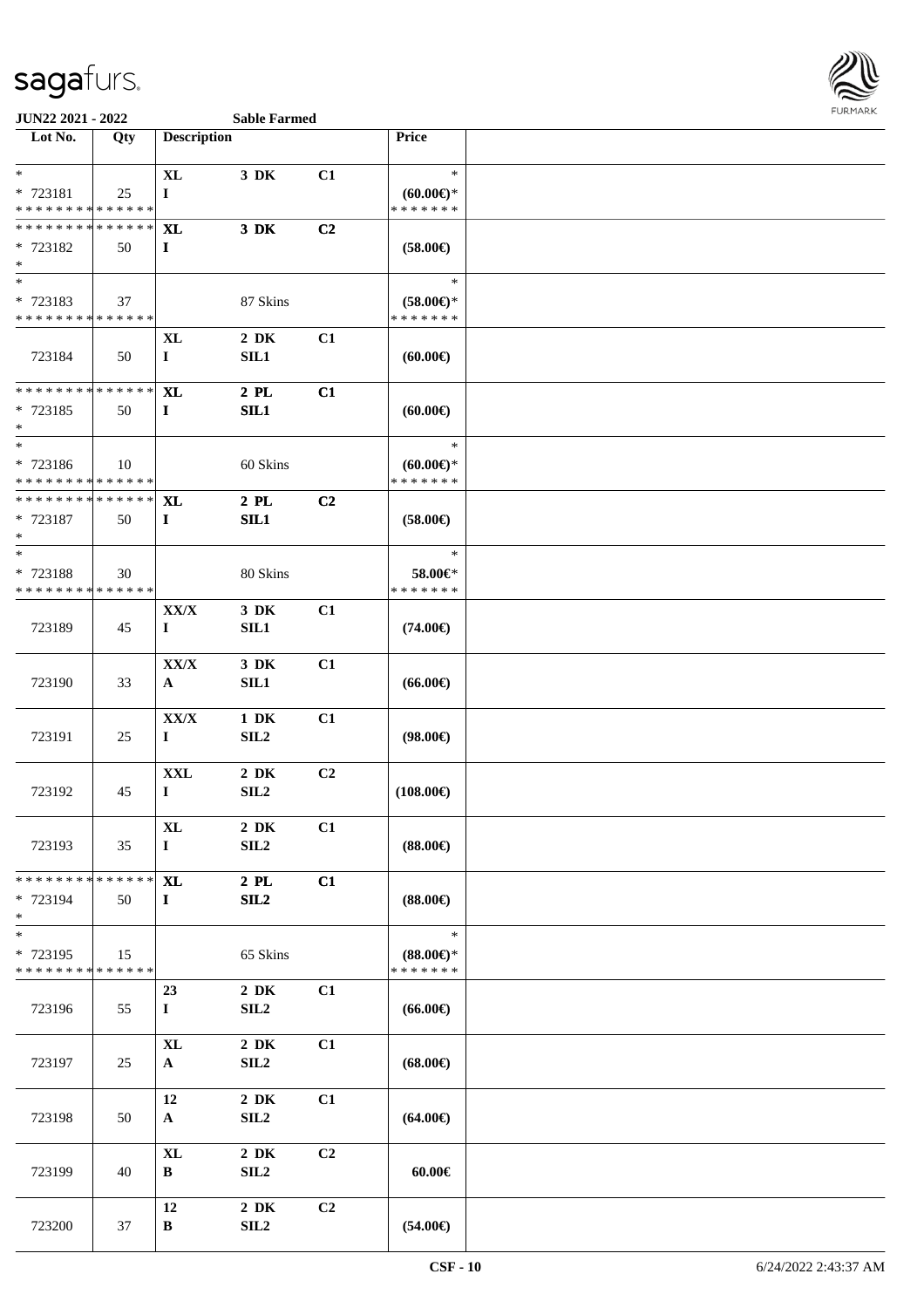

| Lot No. | Qty | <b>Description</b>        |                          | <b>Price</b>   |                   |  |
|---------|-----|---------------------------|--------------------------|----------------|-------------------|--|
| 723201  | 45  | XX/X<br>$\bf{I}$          | 3 DK<br><b>SIL2</b>      | C1             | $(96.00\epsilon)$ |  |
| 723202  | 41  | XX/X<br>$\mathbf{A}$      | 3 DK<br>SIL <sub>2</sub> | C1             | $(88.00\epsilon)$ |  |
| 723203  | 25  | ${\bf XX/ X}$<br>$\bf{B}$ | $2\,$ DK<br>SIL3         | C2             | $(90.00\epsilon)$ |  |
| 723204  | 16  | 23<br>$\bf{B}$            | $2\,$ DK<br>SIL3         | C <sub>2</sub> | $(66.00\epsilon)$ |  |
| 723205  | 40  | 12<br>$\mathbf A$         | 3 DK<br>SIL <sub>3</sub> | C1             | $(76.00\epsilon)$ |  |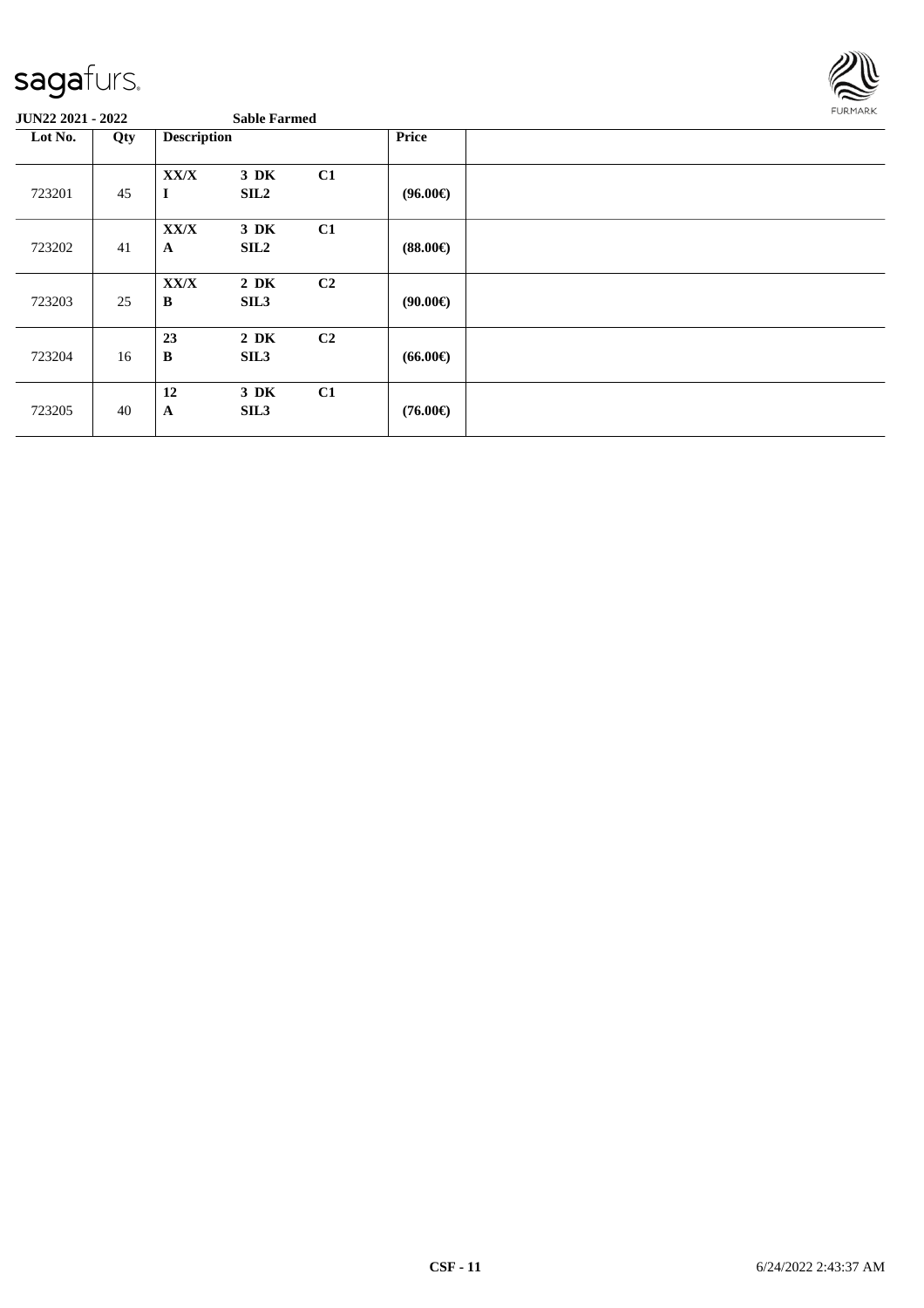

**JUN22 2021 - 2022 Sable Farmed**

| <b>XXL</b><br>1 PL<br>C1<br>723221<br>$(82.00\epsilon)$<br>40<br>$\mathbf{I}$<br>* * * * * * * *<br>* * * * * *<br><b>XXL</b><br>$1$ PL<br>C2<br>* 723222<br>$(82.00\in)$<br>50<br>$\mathbf{I}$<br>$\ast$<br>* 723223<br>95 Skins<br>$(82.00\epsilon)$ *<br>45<br>* * * * * * *<br>* * * * * * * * * * * * * *<br>C1<br><b>XL</b><br>1 PL<br>723224<br>60<br>$\bf{I}$<br>(60.00)<br>******<br>1 PL<br>C2<br><b>XXL</b><br>$(72.00\epsilon)$<br>50<br>$\mathbf{A}$<br>$\overline{\ast}$<br>$\ast$<br>* 723226<br>65 Skins<br>$(72.00\epsilon)$ *<br>15<br>* * * * * * * * * * * * * *<br>* * * * * * *<br>* * * * * * * * * * * * * * *<br><b>XXL</b><br>$2\,$ DK<br>C1<br>$(82.00\epsilon)$<br>50<br>$\bf{I}$<br>$\ast$<br>* 723228<br>$(82.00\epsilon)$ *<br>$\overline{c}$<br>50<br>$\ast$<br>$\ast$<br>$(82.00\epsilon)$ *<br>3<br>50<br>$\ast$<br>$*$<br>$\ast$<br>* 723230<br>180 Skins<br>$(82.00\epsilon)$ *<br>30<br>* * * * * * *<br>* * * * * * * * * * * * * *<br>******** <mark>******</mark><br>$2\ \mathrm{DK}$<br>C <sub>2</sub><br><b>XXL</b><br>(80.00)<br>50<br>$\bf{I}$<br>$\overline{\ast}$<br>$\ast$<br>* 723232<br>$\sqrt{2}$<br>$(80.00\epsilon)$ *<br>50<br>$\ast$<br>(80.00)<br>50<br>3<br>$\ast$<br>$*$<br>$\ast$<br>* 723234<br>(80.00)<br>50<br>4<br>$*$<br>$\ast$<br>$\ast$<br>(80.00)<br>$5\,$<br>50<br>$\ast$<br>$\ast$<br>$\ast$<br>* 723236<br>$(80.00\epsilon)$ *<br>50<br>$\sqrt{6}$<br>$*$<br>$\ast$<br>$\ast$<br>$(80.00\epsilon)$ *<br>50<br>$\tau$<br>$\ast$<br>$\ast$<br>* 723238<br>385 Skins<br>$(80.00\epsilon)$ *<br>35<br>* * * * * * *<br>* * * * * * * * * * * * * *<br>* * * * * * * * * * * * * * *<br>$2\,$ DK<br>C2<br><b>XL</b><br>58.00€<br>50<br>$\bf{I}$<br>$\ast$<br>* 723240<br>$58.00 \text{E}^*$<br>50<br>$\boldsymbol{2}$<br>$\ast$ | Lot No.           | Qty | <b>Description</b> |  | Price |  |
|-------------------------------------------------------------------------------------------------------------------------------------------------------------------------------------------------------------------------------------------------------------------------------------------------------------------------------------------------------------------------------------------------------------------------------------------------------------------------------------------------------------------------------------------------------------------------------------------------------------------------------------------------------------------------------------------------------------------------------------------------------------------------------------------------------------------------------------------------------------------------------------------------------------------------------------------------------------------------------------------------------------------------------------------------------------------------------------------------------------------------------------------------------------------------------------------------------------------------------------------------------------------------------------------------------------------------------------------------------------------------------------------------------------------------------------------------------------------------------------------------------------------------------------------------------------------------------------------------------------------------------------------------------------------------------------------------------------------------------------------------------------------------------------------------|-------------------|-----|--------------------|--|-------|--|
|                                                                                                                                                                                                                                                                                                                                                                                                                                                                                                                                                                                                                                                                                                                                                                                                                                                                                                                                                                                                                                                                                                                                                                                                                                                                                                                                                                                                                                                                                                                                                                                                                                                                                                                                                                                                 |                   |     |                    |  |       |  |
|                                                                                                                                                                                                                                                                                                                                                                                                                                                                                                                                                                                                                                                                                                                                                                                                                                                                                                                                                                                                                                                                                                                                                                                                                                                                                                                                                                                                                                                                                                                                                                                                                                                                                                                                                                                                 |                   |     |                    |  |       |  |
|                                                                                                                                                                                                                                                                                                                                                                                                                                                                                                                                                                                                                                                                                                                                                                                                                                                                                                                                                                                                                                                                                                                                                                                                                                                                                                                                                                                                                                                                                                                                                                                                                                                                                                                                                                                                 |                   |     |                    |  |       |  |
|                                                                                                                                                                                                                                                                                                                                                                                                                                                                                                                                                                                                                                                                                                                                                                                                                                                                                                                                                                                                                                                                                                                                                                                                                                                                                                                                                                                                                                                                                                                                                                                                                                                                                                                                                                                                 |                   |     |                    |  |       |  |
|                                                                                                                                                                                                                                                                                                                                                                                                                                                                                                                                                                                                                                                                                                                                                                                                                                                                                                                                                                                                                                                                                                                                                                                                                                                                                                                                                                                                                                                                                                                                                                                                                                                                                                                                                                                                 |                   |     |                    |  |       |  |
|                                                                                                                                                                                                                                                                                                                                                                                                                                                                                                                                                                                                                                                                                                                                                                                                                                                                                                                                                                                                                                                                                                                                                                                                                                                                                                                                                                                                                                                                                                                                                                                                                                                                                                                                                                                                 | $*$               |     |                    |  |       |  |
|                                                                                                                                                                                                                                                                                                                                                                                                                                                                                                                                                                                                                                                                                                                                                                                                                                                                                                                                                                                                                                                                                                                                                                                                                                                                                                                                                                                                                                                                                                                                                                                                                                                                                                                                                                                                 | $_{*}^{-}$        |     |                    |  |       |  |
|                                                                                                                                                                                                                                                                                                                                                                                                                                                                                                                                                                                                                                                                                                                                                                                                                                                                                                                                                                                                                                                                                                                                                                                                                                                                                                                                                                                                                                                                                                                                                                                                                                                                                                                                                                                                 |                   |     |                    |  |       |  |
|                                                                                                                                                                                                                                                                                                                                                                                                                                                                                                                                                                                                                                                                                                                                                                                                                                                                                                                                                                                                                                                                                                                                                                                                                                                                                                                                                                                                                                                                                                                                                                                                                                                                                                                                                                                                 |                   |     |                    |  |       |  |
|                                                                                                                                                                                                                                                                                                                                                                                                                                                                                                                                                                                                                                                                                                                                                                                                                                                                                                                                                                                                                                                                                                                                                                                                                                                                                                                                                                                                                                                                                                                                                                                                                                                                                                                                                                                                 |                   |     |                    |  |       |  |
|                                                                                                                                                                                                                                                                                                                                                                                                                                                                                                                                                                                                                                                                                                                                                                                                                                                                                                                                                                                                                                                                                                                                                                                                                                                                                                                                                                                                                                                                                                                                                                                                                                                                                                                                                                                                 |                   |     |                    |  |       |  |
|                                                                                                                                                                                                                                                                                                                                                                                                                                                                                                                                                                                                                                                                                                                                                                                                                                                                                                                                                                                                                                                                                                                                                                                                                                                                                                                                                                                                                                                                                                                                                                                                                                                                                                                                                                                                 | * * * * * * * *   |     |                    |  |       |  |
|                                                                                                                                                                                                                                                                                                                                                                                                                                                                                                                                                                                                                                                                                                                                                                                                                                                                                                                                                                                                                                                                                                                                                                                                                                                                                                                                                                                                                                                                                                                                                                                                                                                                                                                                                                                                 | * 723225          |     |                    |  |       |  |
|                                                                                                                                                                                                                                                                                                                                                                                                                                                                                                                                                                                                                                                                                                                                                                                                                                                                                                                                                                                                                                                                                                                                                                                                                                                                                                                                                                                                                                                                                                                                                                                                                                                                                                                                                                                                 | $\ast$            |     |                    |  |       |  |
|                                                                                                                                                                                                                                                                                                                                                                                                                                                                                                                                                                                                                                                                                                                                                                                                                                                                                                                                                                                                                                                                                                                                                                                                                                                                                                                                                                                                                                                                                                                                                                                                                                                                                                                                                                                                 |                   |     |                    |  |       |  |
|                                                                                                                                                                                                                                                                                                                                                                                                                                                                                                                                                                                                                                                                                                                                                                                                                                                                                                                                                                                                                                                                                                                                                                                                                                                                                                                                                                                                                                                                                                                                                                                                                                                                                                                                                                                                 |                   |     |                    |  |       |  |
|                                                                                                                                                                                                                                                                                                                                                                                                                                                                                                                                                                                                                                                                                                                                                                                                                                                                                                                                                                                                                                                                                                                                                                                                                                                                                                                                                                                                                                                                                                                                                                                                                                                                                                                                                                                                 |                   |     |                    |  |       |  |
|                                                                                                                                                                                                                                                                                                                                                                                                                                                                                                                                                                                                                                                                                                                                                                                                                                                                                                                                                                                                                                                                                                                                                                                                                                                                                                                                                                                                                                                                                                                                                                                                                                                                                                                                                                                                 | * 723227          |     |                    |  |       |  |
|                                                                                                                                                                                                                                                                                                                                                                                                                                                                                                                                                                                                                                                                                                                                                                                                                                                                                                                                                                                                                                                                                                                                                                                                                                                                                                                                                                                                                                                                                                                                                                                                                                                                                                                                                                                                 | $*$               |     |                    |  |       |  |
|                                                                                                                                                                                                                                                                                                                                                                                                                                                                                                                                                                                                                                                                                                                                                                                                                                                                                                                                                                                                                                                                                                                                                                                                                                                                                                                                                                                                                                                                                                                                                                                                                                                                                                                                                                                                 |                   |     |                    |  |       |  |
|                                                                                                                                                                                                                                                                                                                                                                                                                                                                                                                                                                                                                                                                                                                                                                                                                                                                                                                                                                                                                                                                                                                                                                                                                                                                                                                                                                                                                                                                                                                                                                                                                                                                                                                                                                                                 | $\ast$            |     |                    |  |       |  |
|                                                                                                                                                                                                                                                                                                                                                                                                                                                                                                                                                                                                                                                                                                                                                                                                                                                                                                                                                                                                                                                                                                                                                                                                                                                                                                                                                                                                                                                                                                                                                                                                                                                                                                                                                                                                 | $\overline{\ast}$ |     |                    |  |       |  |
|                                                                                                                                                                                                                                                                                                                                                                                                                                                                                                                                                                                                                                                                                                                                                                                                                                                                                                                                                                                                                                                                                                                                                                                                                                                                                                                                                                                                                                                                                                                                                                                                                                                                                                                                                                                                 | * 723229          |     |                    |  |       |  |
|                                                                                                                                                                                                                                                                                                                                                                                                                                                                                                                                                                                                                                                                                                                                                                                                                                                                                                                                                                                                                                                                                                                                                                                                                                                                                                                                                                                                                                                                                                                                                                                                                                                                                                                                                                                                 | $*$               |     |                    |  |       |  |
|                                                                                                                                                                                                                                                                                                                                                                                                                                                                                                                                                                                                                                                                                                                                                                                                                                                                                                                                                                                                                                                                                                                                                                                                                                                                                                                                                                                                                                                                                                                                                                                                                                                                                                                                                                                                 |                   |     |                    |  |       |  |
|                                                                                                                                                                                                                                                                                                                                                                                                                                                                                                                                                                                                                                                                                                                                                                                                                                                                                                                                                                                                                                                                                                                                                                                                                                                                                                                                                                                                                                                                                                                                                                                                                                                                                                                                                                                                 |                   |     |                    |  |       |  |
|                                                                                                                                                                                                                                                                                                                                                                                                                                                                                                                                                                                                                                                                                                                                                                                                                                                                                                                                                                                                                                                                                                                                                                                                                                                                                                                                                                                                                                                                                                                                                                                                                                                                                                                                                                                                 |                   |     |                    |  |       |  |
|                                                                                                                                                                                                                                                                                                                                                                                                                                                                                                                                                                                                                                                                                                                                                                                                                                                                                                                                                                                                                                                                                                                                                                                                                                                                                                                                                                                                                                                                                                                                                                                                                                                                                                                                                                                                 | * 723231          |     |                    |  |       |  |
|                                                                                                                                                                                                                                                                                                                                                                                                                                                                                                                                                                                                                                                                                                                                                                                                                                                                                                                                                                                                                                                                                                                                                                                                                                                                                                                                                                                                                                                                                                                                                                                                                                                                                                                                                                                                 | $*$               |     |                    |  |       |  |
|                                                                                                                                                                                                                                                                                                                                                                                                                                                                                                                                                                                                                                                                                                                                                                                                                                                                                                                                                                                                                                                                                                                                                                                                                                                                                                                                                                                                                                                                                                                                                                                                                                                                                                                                                                                                 |                   |     |                    |  |       |  |
|                                                                                                                                                                                                                                                                                                                                                                                                                                                                                                                                                                                                                                                                                                                                                                                                                                                                                                                                                                                                                                                                                                                                                                                                                                                                                                                                                                                                                                                                                                                                                                                                                                                                                                                                                                                                 | $*$               |     |                    |  |       |  |
|                                                                                                                                                                                                                                                                                                                                                                                                                                                                                                                                                                                                                                                                                                                                                                                                                                                                                                                                                                                                                                                                                                                                                                                                                                                                                                                                                                                                                                                                                                                                                                                                                                                                                                                                                                                                 | $\ast$            |     |                    |  |       |  |
|                                                                                                                                                                                                                                                                                                                                                                                                                                                                                                                                                                                                                                                                                                                                                                                                                                                                                                                                                                                                                                                                                                                                                                                                                                                                                                                                                                                                                                                                                                                                                                                                                                                                                                                                                                                                 | * 723233          |     |                    |  |       |  |
|                                                                                                                                                                                                                                                                                                                                                                                                                                                                                                                                                                                                                                                                                                                                                                                                                                                                                                                                                                                                                                                                                                                                                                                                                                                                                                                                                                                                                                                                                                                                                                                                                                                                                                                                                                                                 | $*$               |     |                    |  |       |  |
|                                                                                                                                                                                                                                                                                                                                                                                                                                                                                                                                                                                                                                                                                                                                                                                                                                                                                                                                                                                                                                                                                                                                                                                                                                                                                                                                                                                                                                                                                                                                                                                                                                                                                                                                                                                                 |                   |     |                    |  |       |  |
|                                                                                                                                                                                                                                                                                                                                                                                                                                                                                                                                                                                                                                                                                                                                                                                                                                                                                                                                                                                                                                                                                                                                                                                                                                                                                                                                                                                                                                                                                                                                                                                                                                                                                                                                                                                                 |                   |     |                    |  |       |  |
|                                                                                                                                                                                                                                                                                                                                                                                                                                                                                                                                                                                                                                                                                                                                                                                                                                                                                                                                                                                                                                                                                                                                                                                                                                                                                                                                                                                                                                                                                                                                                                                                                                                                                                                                                                                                 | $\overline{\ast}$ |     |                    |  |       |  |
|                                                                                                                                                                                                                                                                                                                                                                                                                                                                                                                                                                                                                                                                                                                                                                                                                                                                                                                                                                                                                                                                                                                                                                                                                                                                                                                                                                                                                                                                                                                                                                                                                                                                                                                                                                                                 | * 723235          |     |                    |  |       |  |
|                                                                                                                                                                                                                                                                                                                                                                                                                                                                                                                                                                                                                                                                                                                                                                                                                                                                                                                                                                                                                                                                                                                                                                                                                                                                                                                                                                                                                                                                                                                                                                                                                                                                                                                                                                                                 | $*$               |     |                    |  |       |  |
|                                                                                                                                                                                                                                                                                                                                                                                                                                                                                                                                                                                                                                                                                                                                                                                                                                                                                                                                                                                                                                                                                                                                                                                                                                                                                                                                                                                                                                                                                                                                                                                                                                                                                                                                                                                                 |                   |     |                    |  |       |  |
|                                                                                                                                                                                                                                                                                                                                                                                                                                                                                                                                                                                                                                                                                                                                                                                                                                                                                                                                                                                                                                                                                                                                                                                                                                                                                                                                                                                                                                                                                                                                                                                                                                                                                                                                                                                                 |                   |     |                    |  |       |  |
|                                                                                                                                                                                                                                                                                                                                                                                                                                                                                                                                                                                                                                                                                                                                                                                                                                                                                                                                                                                                                                                                                                                                                                                                                                                                                                                                                                                                                                                                                                                                                                                                                                                                                                                                                                                                 | $\ast$            |     |                    |  |       |  |
|                                                                                                                                                                                                                                                                                                                                                                                                                                                                                                                                                                                                                                                                                                                                                                                                                                                                                                                                                                                                                                                                                                                                                                                                                                                                                                                                                                                                                                                                                                                                                                                                                                                                                                                                                                                                 | * 723237          |     |                    |  |       |  |
|                                                                                                                                                                                                                                                                                                                                                                                                                                                                                                                                                                                                                                                                                                                                                                                                                                                                                                                                                                                                                                                                                                                                                                                                                                                                                                                                                                                                                                                                                                                                                                                                                                                                                                                                                                                                 | $*$               |     |                    |  |       |  |
|                                                                                                                                                                                                                                                                                                                                                                                                                                                                                                                                                                                                                                                                                                                                                                                                                                                                                                                                                                                                                                                                                                                                                                                                                                                                                                                                                                                                                                                                                                                                                                                                                                                                                                                                                                                                 | $*$               |     |                    |  |       |  |
|                                                                                                                                                                                                                                                                                                                                                                                                                                                                                                                                                                                                                                                                                                                                                                                                                                                                                                                                                                                                                                                                                                                                                                                                                                                                                                                                                                                                                                                                                                                                                                                                                                                                                                                                                                                                 |                   |     |                    |  |       |  |
|                                                                                                                                                                                                                                                                                                                                                                                                                                                                                                                                                                                                                                                                                                                                                                                                                                                                                                                                                                                                                                                                                                                                                                                                                                                                                                                                                                                                                                                                                                                                                                                                                                                                                                                                                                                                 |                   |     |                    |  |       |  |
|                                                                                                                                                                                                                                                                                                                                                                                                                                                                                                                                                                                                                                                                                                                                                                                                                                                                                                                                                                                                                                                                                                                                                                                                                                                                                                                                                                                                                                                                                                                                                                                                                                                                                                                                                                                                 | * 723239          |     |                    |  |       |  |
|                                                                                                                                                                                                                                                                                                                                                                                                                                                                                                                                                                                                                                                                                                                                                                                                                                                                                                                                                                                                                                                                                                                                                                                                                                                                                                                                                                                                                                                                                                                                                                                                                                                                                                                                                                                                 | $*$               |     |                    |  |       |  |
|                                                                                                                                                                                                                                                                                                                                                                                                                                                                                                                                                                                                                                                                                                                                                                                                                                                                                                                                                                                                                                                                                                                                                                                                                                                                                                                                                                                                                                                                                                                                                                                                                                                                                                                                                                                                 | $*$               |     |                    |  |       |  |
|                                                                                                                                                                                                                                                                                                                                                                                                                                                                                                                                                                                                                                                                                                                                                                                                                                                                                                                                                                                                                                                                                                                                                                                                                                                                                                                                                                                                                                                                                                                                                                                                                                                                                                                                                                                                 | $*$               |     |                    |  |       |  |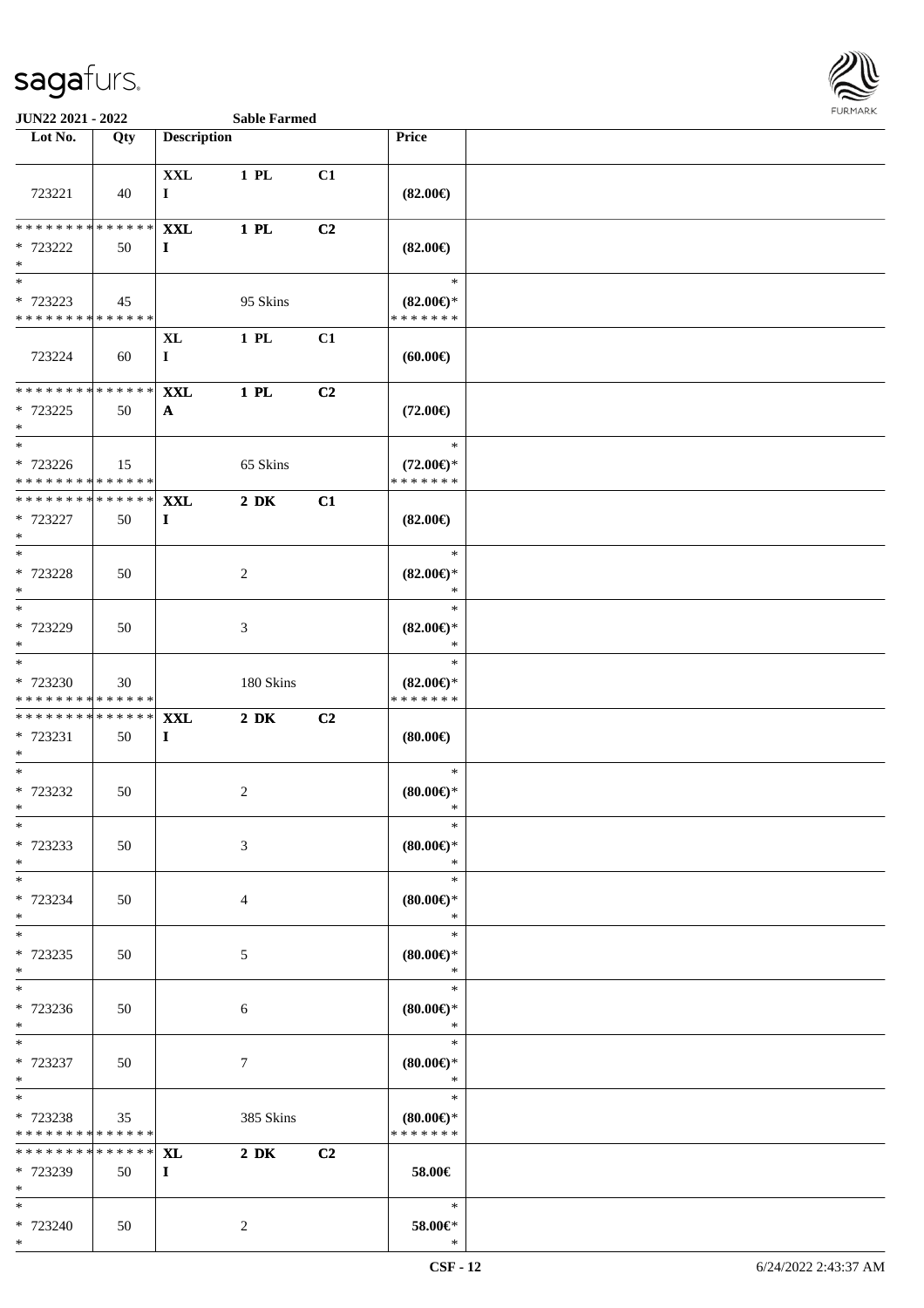

| Lot No.        | Qty | <b>Description</b>               | Price         |  |
|----------------|-----|----------------------------------|---------------|--|
| $\ast$         |     | $2\,$ DK<br>C <sub>2</sub><br>XL | $\ast$        |  |
| * 723241       | 50  | л.                               | 58.00€*       |  |
| $\ast$         |     |                                  | $*$           |  |
| $\ast$         |     |                                  | $*$           |  |
| * 723242       | 25  | 175 Skins                        | 58.00 $\in$ * |  |
| ************** |     |                                  | *******       |  |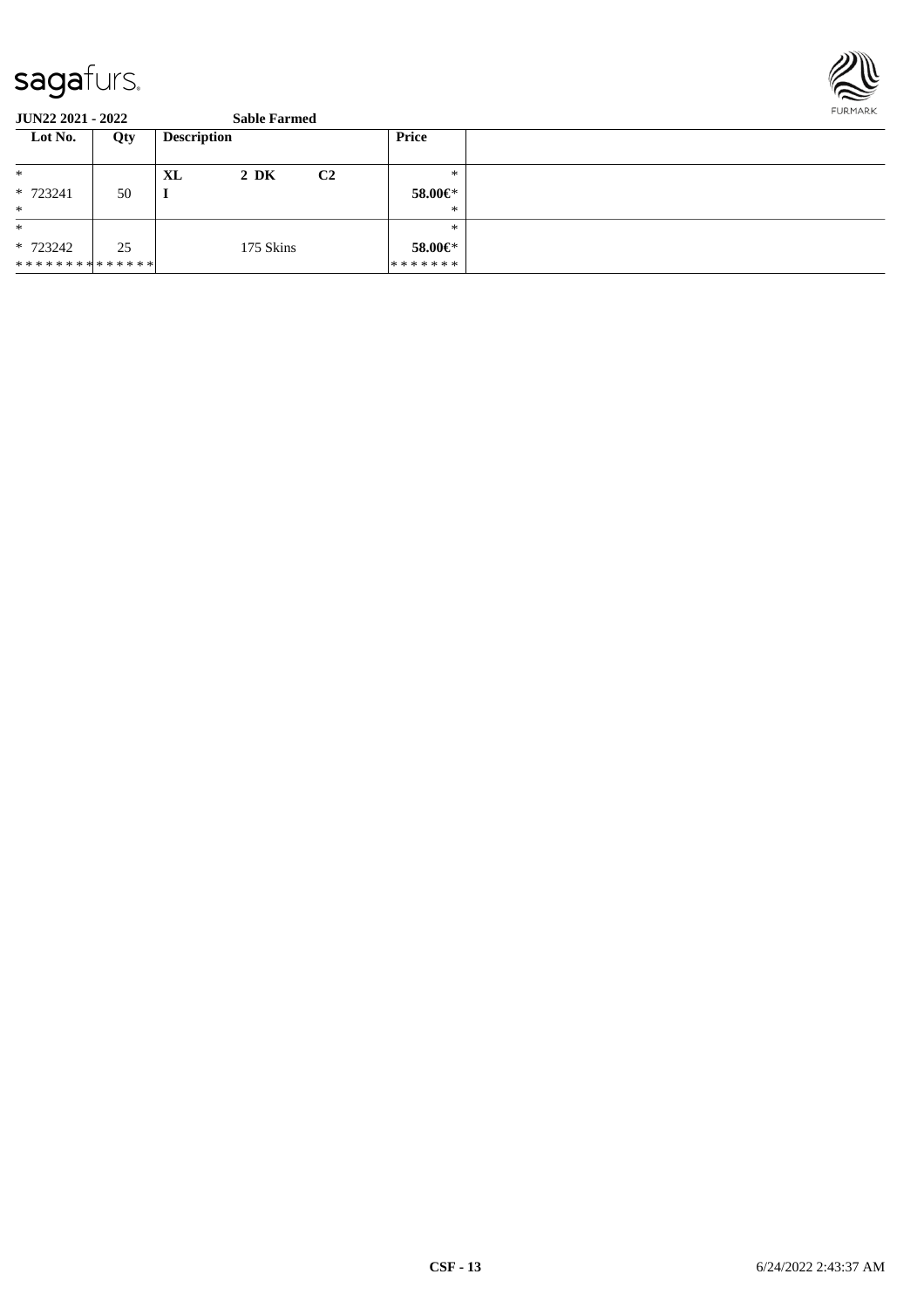

| Lot No.                                                     | Qty | <b>Description</b>         |                              |                | Price                                |  |
|-------------------------------------------------------------|-----|----------------------------|------------------------------|----------------|--------------------------------------|--|
| * * * * * * * * * * * * * * *                               |     | $\mathbf{XX}/\mathbf{X}$   | $1\ \mathrm{DK}$             | C1             |                                      |  |
| * 723261<br>$*$                                             | 50  | $\mathbf{I}$               | SL1                          |                | $(68.00\epsilon)$                    |  |
| $*$                                                         |     |                            |                              |                | $\ast$                               |  |
| * 723262<br>**************                                  | 60  |                            | 110 Skins                    |                | $(68.00\epsilon)$ *<br>* * * * * * * |  |
|                                                             |     | XX/X                       | $1\ \mathrm{DK}$             | C2             |                                      |  |
| 723263                                                      | 45  | $\mathbf{I}$               | SIL1                         |                | 66.00€                               |  |
| ******** <mark>******</mark>                                |     | <b>XX/X</b>                | $2\ \mathrm{DK}$             | C1             |                                      |  |
| * 723264<br>$*$                                             | 50  | $\mathbf{I}$               | SIL1                         |                | $68.00 \in$                          |  |
| $*$                                                         |     |                            |                              |                | $\ast$                               |  |
| * 723265                                                    | 55  |                            | 105 Skins                    |                | $68.00 \in$                          |  |
| * * * * * * * * * * * * * *<br>******** <mark>******</mark> |     |                            |                              |                | * * * * * * *                        |  |
| * 723266                                                    | 50  | <b>XX/X</b><br>$\mathbf I$ | $3$ DK<br>SL1                | C <sub>2</sub> | 66.00€                               |  |
| $*$                                                         |     |                            |                              |                |                                      |  |
| $*$                                                         |     |                            |                              |                | $\ast$                               |  |
| * 723267                                                    | 50  |                            | $\overline{2}$               |                | $66.00 \in$                          |  |
| $\ast$                                                      |     |                            |                              |                | $\ast$                               |  |
| $\overline{\phantom{0}}$                                    |     |                            |                              |                | $\ast$                               |  |
| * 723268<br>* * * * * * * * * * * * * *                     | 44  |                            | 144 Skins                    |                | $66.00 \in$<br>* * * * * * *         |  |
|                                                             |     |                            |                              | C1             |                                      |  |
| 723269                                                      | 41  | <b>XXL</b><br>$\bf{B}$     | $3\,$ DK<br>SIL <sub>3</sub> |                | $(82.00\epsilon)$                    |  |
|                                                             |     | $\mathbf{XL}$              | 3 PL                         | C2             |                                      |  |
| 723270                                                      | 35  | B                          | SIL <sub>3</sub>             |                | 66.00€                               |  |
| 723271                                                      | 14  | $\mathbf{XXL}$<br>B        | 3 PL<br>SIL <sub>4</sub>     | C <sub>2</sub> | $(76.00\epsilon)$                    |  |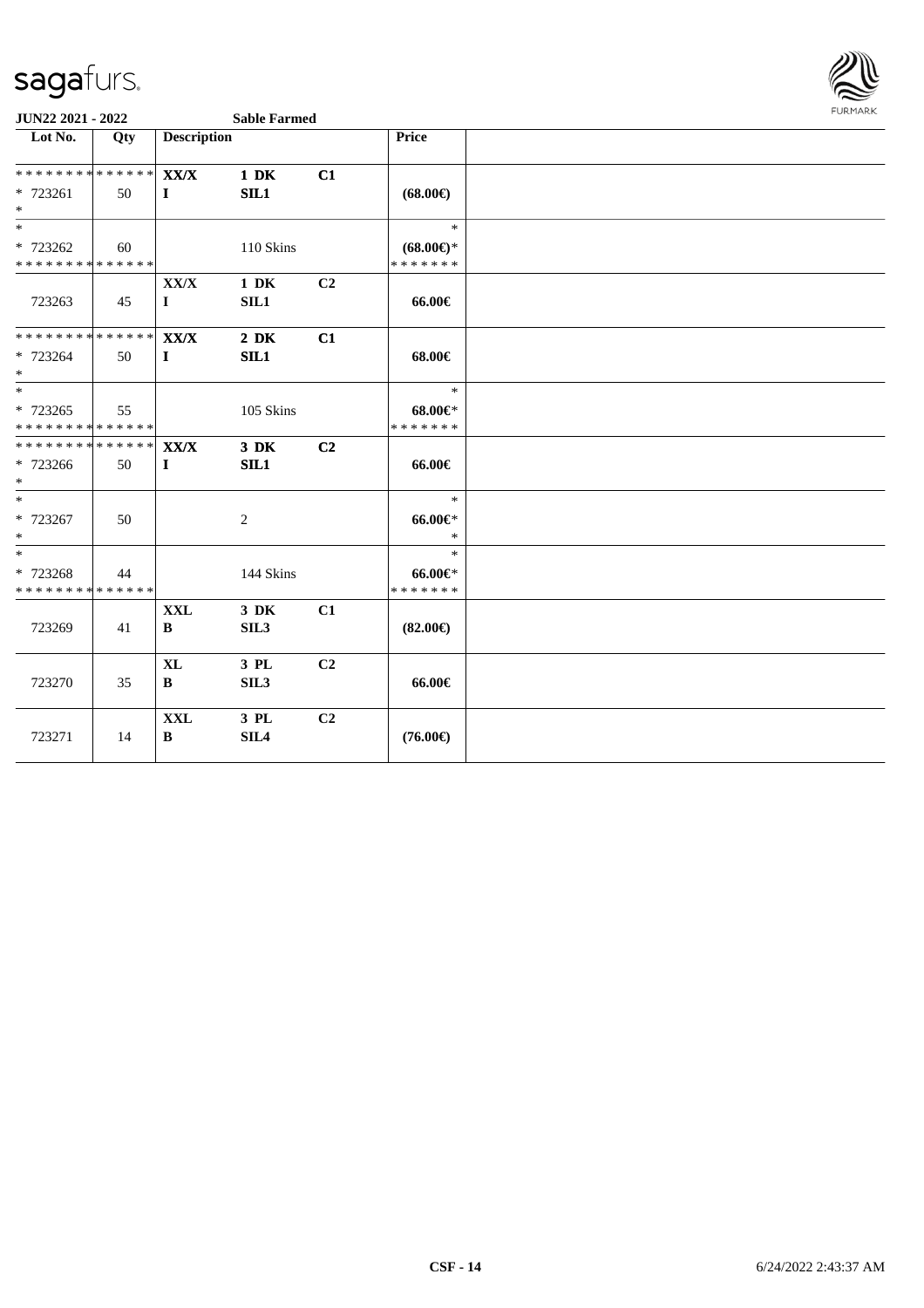

| Lot No.                                    | Qty                | <b>Description</b> |                |    | <b>Price</b>                             |  |
|--------------------------------------------|--------------------|--------------------|----------------|----|------------------------------------------|--|
| ___<br>******** <mark>******</mark>        |                    | XX/X               | $2$ PL         | C2 |                                          |  |
| * 723281                                   | 50                 | $\bf{I}$           |                |    | $(68.00\epsilon)$                        |  |
| $*$                                        |                    |                    |                |    |                                          |  |
| $\ast$                                     |                    |                    |                |    | $\ast$                                   |  |
| * 723282                                   | 15                 |                    | 65 Skins       |    | $(68.00\epsilon)$ *                      |  |
| * * * * * * * * * * * * * *                |                    |                    |                |    | * * * * * * *                            |  |
| * * * * * * * * <mark>* * * * * * *</mark> |                    | XX/X               | $3\,$ DK       | C1 |                                          |  |
| * 723283                                   | 50                 | $\bf{I}$           |                |    | $(68.00\epsilon)$                        |  |
| $*$                                        |                    |                    |                |    |                                          |  |
| $*$                                        |                    |                    |                |    | $\ast$                                   |  |
| * 723284                                   | 50                 |                    | $\overline{c}$ |    | $(68.00\epsilon)$ *                      |  |
| $*$<br>$\overline{\phantom{0}}$            |                    |                    |                |    | $\ast$                                   |  |
|                                            |                    |                    |                |    | $\ast$                                   |  |
| * 723285<br>$*$                            | 50                 |                    | $\mathfrak{Z}$ |    | $(68.00\epsilon)$ *<br>$\ast$            |  |
|                                            |                    |                    |                |    | $\ast$                                   |  |
| * 723286                                   | 50                 |                    | $\overline{4}$ |    | $(68.00\epsilon)$ *                      |  |
| $\ast$                                     |                    |                    |                |    | $\ast$                                   |  |
|                                            |                    |                    |                |    | $\ast$                                   |  |
| * 723287                                   | 50                 |                    | 5              |    | $(68.00\epsilon)$ *                      |  |
| $*$                                        |                    |                    |                |    | $\ast$                                   |  |
| $\overline{\phantom{0}}$                   |                    |                    |                |    | $\ast$                                   |  |
| * 723288                                   | 50                 |                    | 6              |    | $(68.00\epsilon)$ *                      |  |
| $*$                                        |                    |                    |                |    | $\ast$                                   |  |
| $*$                                        |                    |                    |                |    | $\ast$                                   |  |
| * 723289                                   | 50                 |                    | $\tau$         |    | $(68.00\epsilon)$ *                      |  |
| $\ast$                                     |                    |                    |                |    | $\ast$<br>$\ast$                         |  |
|                                            |                    |                    |                |    |                                          |  |
| * 723290<br>$*$                            | 50                 |                    | $8\,$          |    | $(68.00\epsilon)$ *<br>$\ast$            |  |
| $\overline{\ast}$                          |                    |                    |                |    | $\ast$                                   |  |
| * 723291                                   | 50                 |                    | 9              |    | $(68.00\epsilon)$ *                      |  |
| $\ast$                                     |                    |                    |                |    | $\ast$                                   |  |
| $*$                                        |                    |                    |                |    | $\ast$                                   |  |
| * 723292                                   | 50                 |                    | 10             |    | $(68.00\epsilon)$ *                      |  |
| $*$                                        |                    |                    |                |    | $\ast$                                   |  |
| $*$                                        |                    |                    |                |    | $\ast$                                   |  |
| * 723293                                   | 50                 |                    | 11             |    | $(68.00\epsilon)$ *                      |  |
| $*$                                        |                    |                    |                |    | $\ast$                                   |  |
| $*$                                        |                    |                    |                |    | $\ast$                                   |  |
| * 723294<br>* * * * * * * * * * * * * * *  | 45                 |                    | 595 Skins      |    | $(68.00\epsilon)$ *<br>* * * * * * *     |  |
| * * * * * * * *                            | ****** <b>XX/X</b> |                    | $3\,$ DK       | C2 |                                          |  |
| * 723295                                   | 50                 | $\bf{I}$           |                |    | $(66.00\epsilon)$                        |  |
| $*$                                        |                    |                    |                |    |                                          |  |
| $\overline{\ast}$                          |                    |                    |                |    | $\ast$                                   |  |
| * 723296                                   | 50                 |                    | 2              |    | $(66.00ε)$ *                             |  |
| $*$                                        |                    |                    |                |    | $\ast$                                   |  |
| $*$                                        |                    |                    |                |    | $\ast$                                   |  |
| * 723297                                   | 50                 |                    | 3              |    | $(66.00ε)$ *                             |  |
| $*$<br>$*$                                 |                    |                    |                |    | $\ast$<br>$\ast$                         |  |
|                                            |                    |                    |                |    |                                          |  |
| * 723298<br>$*$                            | 50                 |                    | 4              |    | $(66.00\mathnormal{\infty})^*$<br>$\ast$ |  |
| $*$                                        |                    |                    |                |    | $\ast$                                   |  |
| * 723299                                   | 50                 |                    | 5              |    | $(66.00ε)$ *                             |  |
| $*$                                        |                    |                    |                |    | $\ast$                                   |  |
| $\ast$                                     |                    |                    |                |    | $\ast$                                   |  |
| * 723300                                   | 50                 |                    | $\sqrt{6}$     |    | $(66.00ε)$ *                             |  |
| $*$                                        |                    |                    |                |    | $\ast$                                   |  |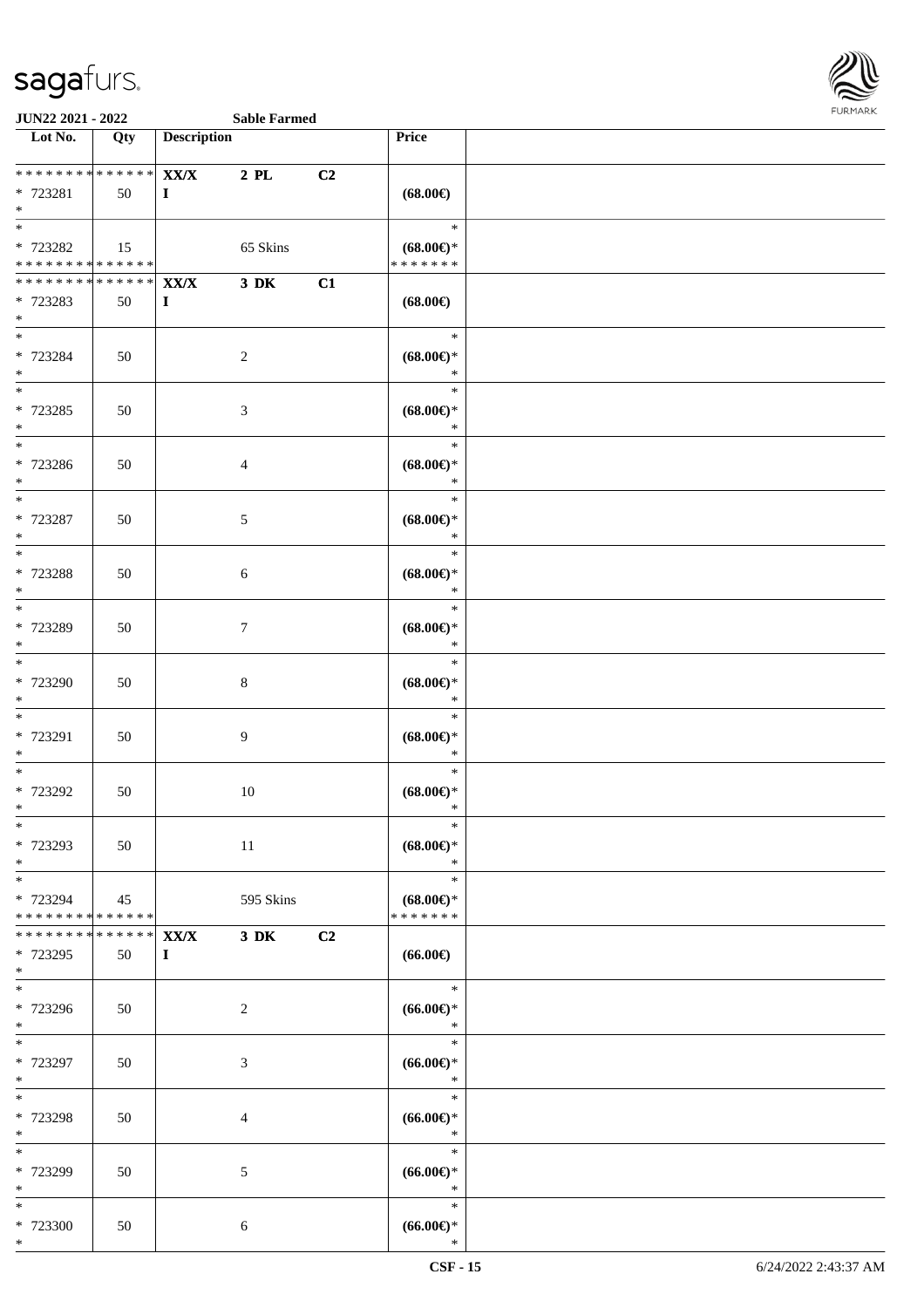

| Lot No.<br><b>Description</b><br>Qty            |    |              | Price                                   |  |
|-------------------------------------------------|----|--------------|-----------------------------------------|--|
| $*$                                             |    | XX/X<br>3 DK | $\ast$<br>C2                            |  |
| * 723301                                        | 50 | $\bf{I}$     | $(66.00ε)$ *                            |  |
| $*$<br>$\ast$                                   |    |              | ∗<br>$\ast$                             |  |
| * 723302                                        | 50 | $\,8\,$      | $(66.00ε)$ *                            |  |
| $*$<br>$*$                                      |    |              | ∗<br>$\ast$                             |  |
| * 723303<br>$\ast$                              | 50 | 9            | $(66.00ε)$ *<br>$\ast$                  |  |
| $*$<br>* 723304<br>$*$                          | 50 | 10           | $\ast$<br>$(66.00ε)$ *<br>∗             |  |
| $\ast$<br>$* 723305$<br>$*$                     | 50 | 11           | $\ast$<br>$(66.00ε)$ *<br>*             |  |
| $*$<br>* 723306<br>$*$                          | 50 | 12           | $\ast$<br>$(66.00ε)$ *<br>*             |  |
| $\overline{\ast}$<br>* 723307<br>************** | 30 | 630 Skins    | $\ast$<br>$(66.00ε)$ *<br>* * * * * * * |  |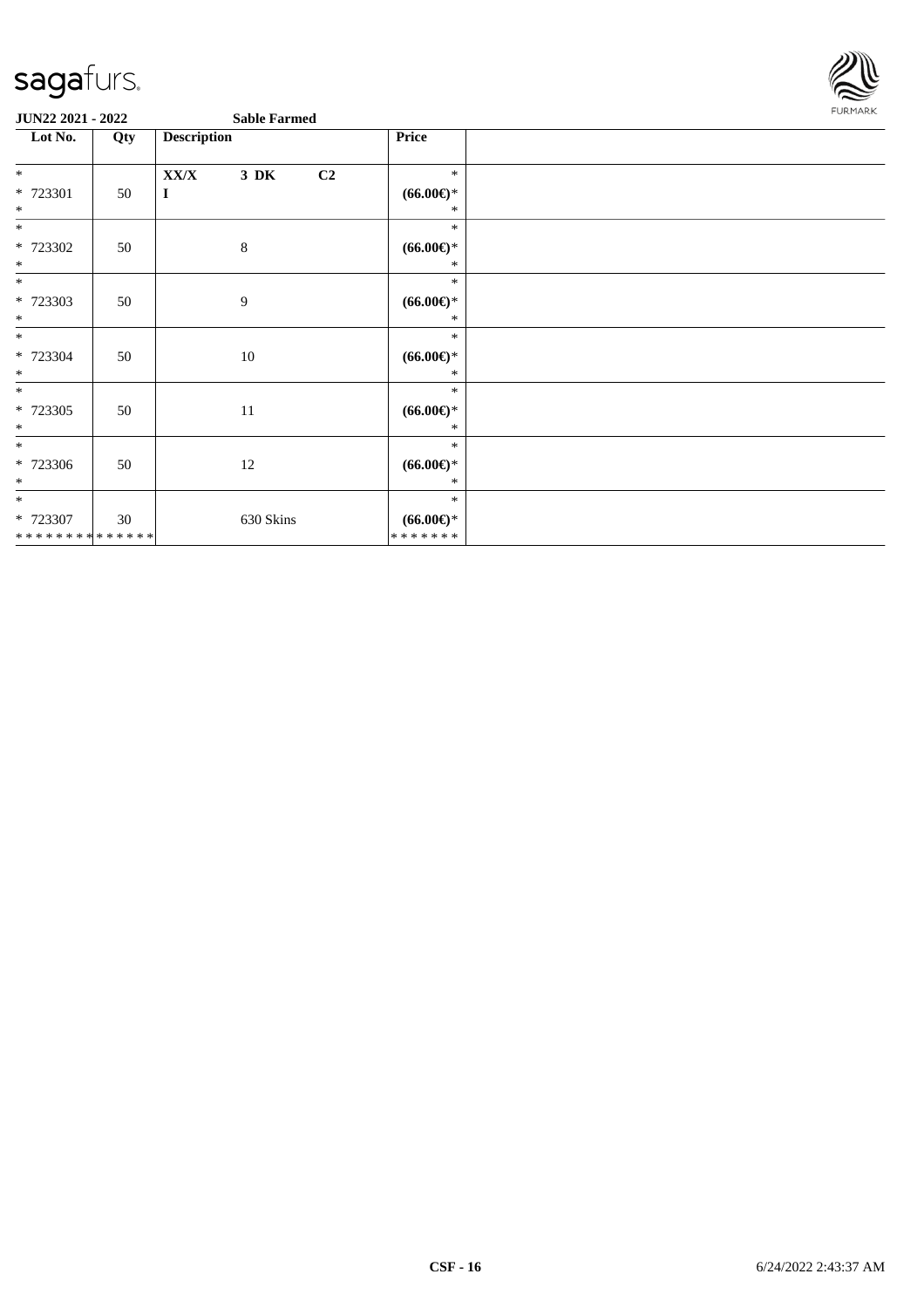

| Lot No.                                              | Qty    | <b>Description</b>                 |                              |    | Price                                          |  |
|------------------------------------------------------|--------|------------------------------------|------------------------------|----|------------------------------------------------|--|
| 723321                                               | 25     | $\bold{X}\bold{L}$<br>$\mathbf{I}$ | $1$ PL                       | C2 | 56.00€                                         |  |
| * * * * * * * * * * * * * * *<br>* 723322<br>$\ast$  | 50     | <b>XXL</b><br>$\mathbf{I}$         | $2\,$ DK<br>SL2              | C1 | $(98.00\epsilon)$                              |  |
| $\ast$<br>* 723323<br>* * * * * * * * * * * * * *    | 35     |                                    | 85 Skins                     |    | $\ast$<br>$(98.00\epsilon)$ *<br>* * * * * * * |  |
| 723324                                               | 46     | <b>XL</b><br>$\mathbf I$           | $2\,$ DK<br>SLL2             | C1 | (80.00)                                        |  |
| 723325                                               | 47     | $\mathbf{XXL}$<br>$\mathbf I$      | $3\,$ DK<br>SL2              | C1 | $(96.00\epsilon)$                              |  |
| 723326                                               | $27\,$ | <b>XL</b><br>${\bf A}$             | $2\,$ DK<br>SIL3             | C1 | (80.00)                                        |  |
| 723327                                               | 27     | $\mathbf{XL}$<br>$\bf{B}$          | $2\,$ DK<br>SIL <sub>3</sub> | C1 | $(70.00\epsilon)$                              |  |
| 723328                                               | 28     | <b>XXL</b><br>$\mathbf{I}$         | $3\,$ DK<br>SIL3             | C1 | $(108.00\epsilon)$                             |  |
| 723329                                               | 35     | $\mathbf{XL}$<br>$\mathbf I$       | $3\,$ DK<br>SIL <sub>3</sub> | C1 | $(92.00\epsilon)$                              |  |
| 723330                                               | 42     | $\mathbf{XXL}$<br>$\mathbf{A}$     | 3 DK<br>SIL <sub>3</sub>     | C1 | 92.00€                                         |  |
| * * * * * * * * * * * * * *<br>* 723331<br>$\ast$    | 50     | <b>XL</b><br>$\mathbf{A}$          | 3 DK<br>SL3                  | C1 | $(82.00\epsilon)$                              |  |
| $\ast$<br>$* 723332$<br>******** <mark>******</mark> | 27     |                                    | 77 Skins                     |    | $\ast$<br>$(82.00\epsilon)$ *<br>* * * * * * * |  |